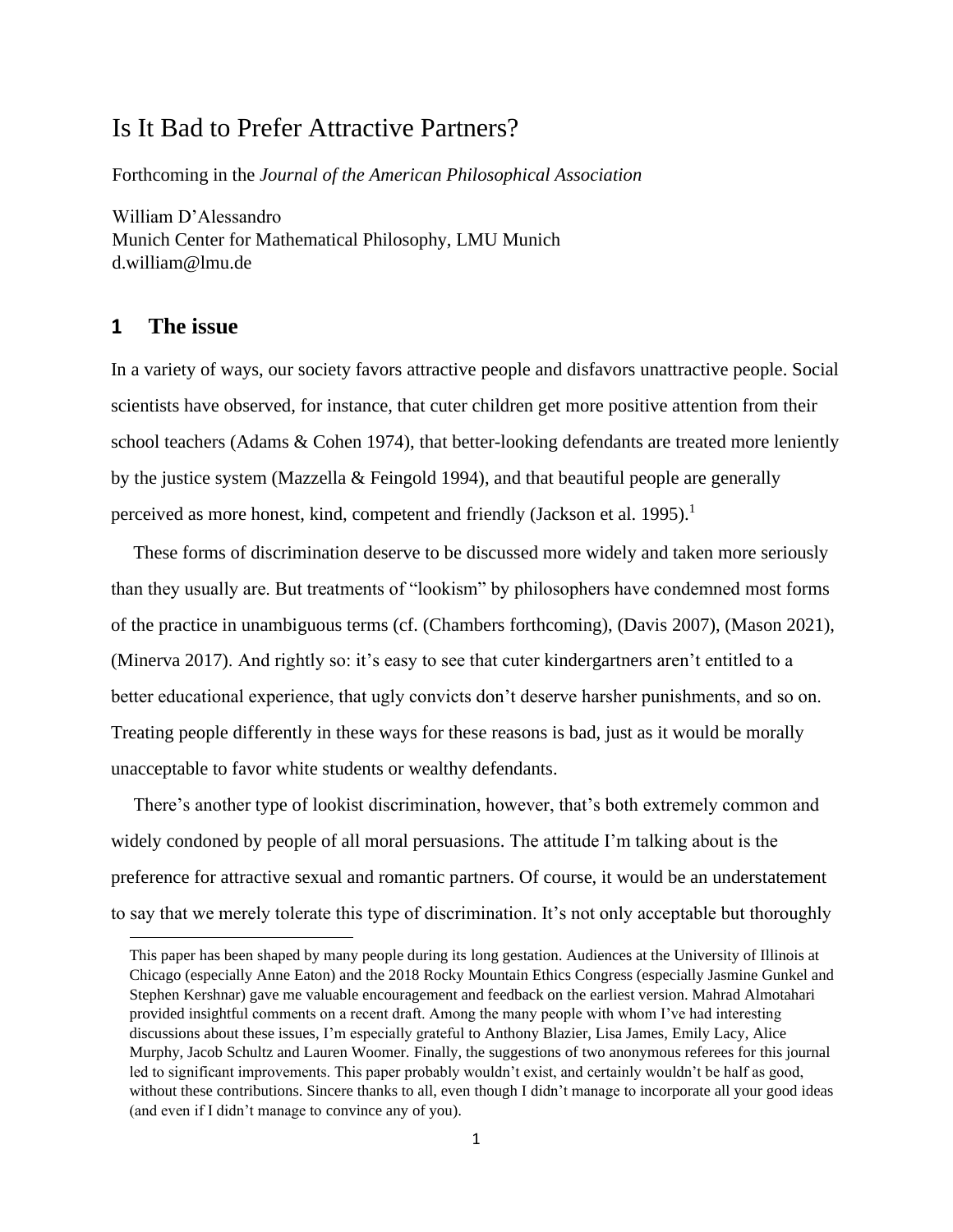normal, and in fact normative, in the sense that we expect people to prefer attractive partners and deviant preferences are often met with surprise and disapproval. This impression survives empirical scrutiny: as one researcher writes, "abundant evidence has been collected to show that people clearly prefer physically attractive potential partners over less attractive potential partners" (Greitemeyer 2010: 318).

Philosophers have yet to give this phenomenon much thought. This paper sets out do so, by trying to answer the question posed in the title: Is it morally bad to prefer attractive partners? Or is this a form of discrimination we should accept, and perhaps even promote?

I consider arguments for both views. In broad strokes, I think there's at least one strong argument that preferring attractive partners is bad. The idea is that choosing partners based on looks seems essentially similar to other objectionable forms of discrimination. In particular, a case can be made that the preference for attractive partners is both unfair and harmful to a significant degree.

In response, one can point to some features of this case that arguably set it apart from racism, sexism and the like. There are interesting issues to think through here, but in the end it's not clear that any of these responses is entirely successful. So the idea that we should avoid preferring attractive partners is worth taking seriously. (In the end, I'll suggest that one particular version of the preference is defensible, though only with many cautious provisos.)

Before getting into these arguments, a few things are worth noting. First, "attractive" here will always mean "physically attractive". Most of us, of course, experience non-physical attraction too—we find people appealing on emotional or intellectual grounds, or on the basis of shared interests or experiences. These other types of attractiveness raise different issues than the physical kind, though, and it's important not to run them together.

Second and relatedly, it's clear that few people choose partners exclusively on the basis of physical features. But it's intelligible to ask whether the preference for attractive partners is bad *to the extent that* it plays a role in our choices, and this is how I understand the question here. As will become clear below, the evidence suggests that attractiveness does in fact figure prominently in people's partnering decisions, so the moral issue remains significant.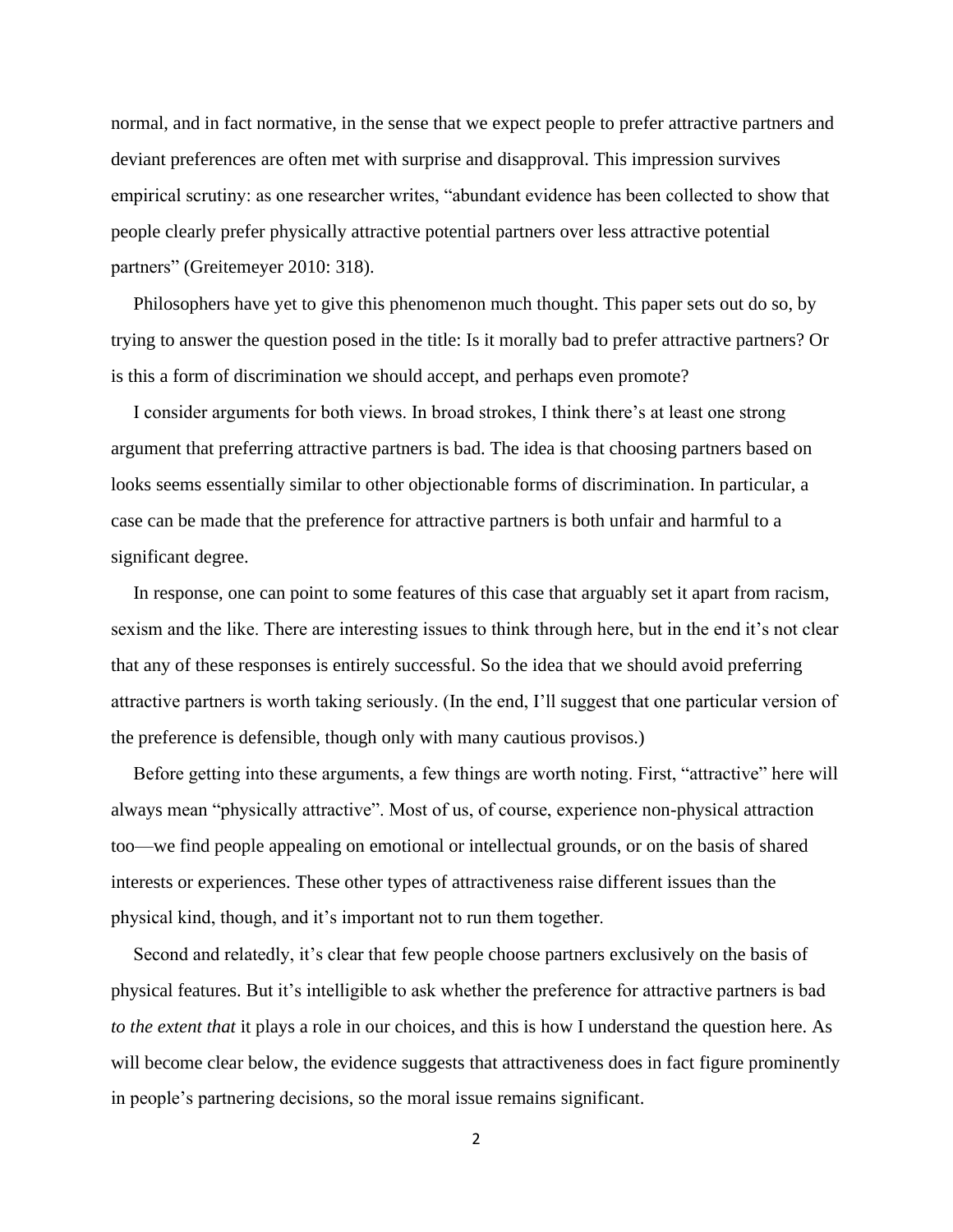A third clarification. In talking about what we find physically attractive, I don't mean to assume anything controversial about whether our dispositions are biologically programmed, on the one hand, or socially constructed, on the other. (Probably it's some of both, but that's not a claim I'll defend or rely on here.) I also won't be saying much about whether prevailing standards of attractiveness are inherently beneficial or harmful, just or unjust. (I happen to think they're bad in many ways, and philosophers have done important work in explaining how.<sup>2</sup> But this sort of issue isn't my main focus.) What I'd like to do, rather, is try to answer the question: "Is the preference for attractive partners *inherently unjustifiable*, apart from the contingent ways in which mainstream aesthetic standards embody racism, misogyny, ableism, transphobia, and other morally bad attitudes?"

It's important to acknowledge, though, that for whatever reasons—social or biological or both—people largely concur in their judgments about attractiveness. According to a 2000 metaanalysis of facial attractiveness research, "judges (within a given culture) showed high and significant levels of agreement when evaluating the attractiveness of others. ...More importantly, our cross-cultural and cross-ethnic analyses showed that even diverse groups of raters readily agreed about who is and is not attractive. Both our cross-cultural and cross-ethnic agreement effect sizes are more than double the size necessary to be considered large" (Langlois et al. 2000: 399-400). (Often the Pearson's *r* coefficient for raters' judgments in these studies is found to be between .85 and .95, where  $r = 1$  indicates perfect correlation. This is indeed a strikingly large effect size.) Of course, not every population is in perfect concordance about every aspect of attractiveness. Some studies have found small but significant racial differences in body type preferences, for example (Greenberg & LaPorte 1996), as well as cultural effects on certain aspects of facial attractiveness judgments (Little et al. 2007). On the whole, though, people tend to agree much more strongly and extensively than they disagree. So when I talk about attractiveness below without reference to any particular person's judgments, I typically mean

<sup>&</sup>lt;sup>2</sup> See (Irvin 2016) for essays on body aesthetics, many of which deal with the ethical, social and political dimensions of the subject.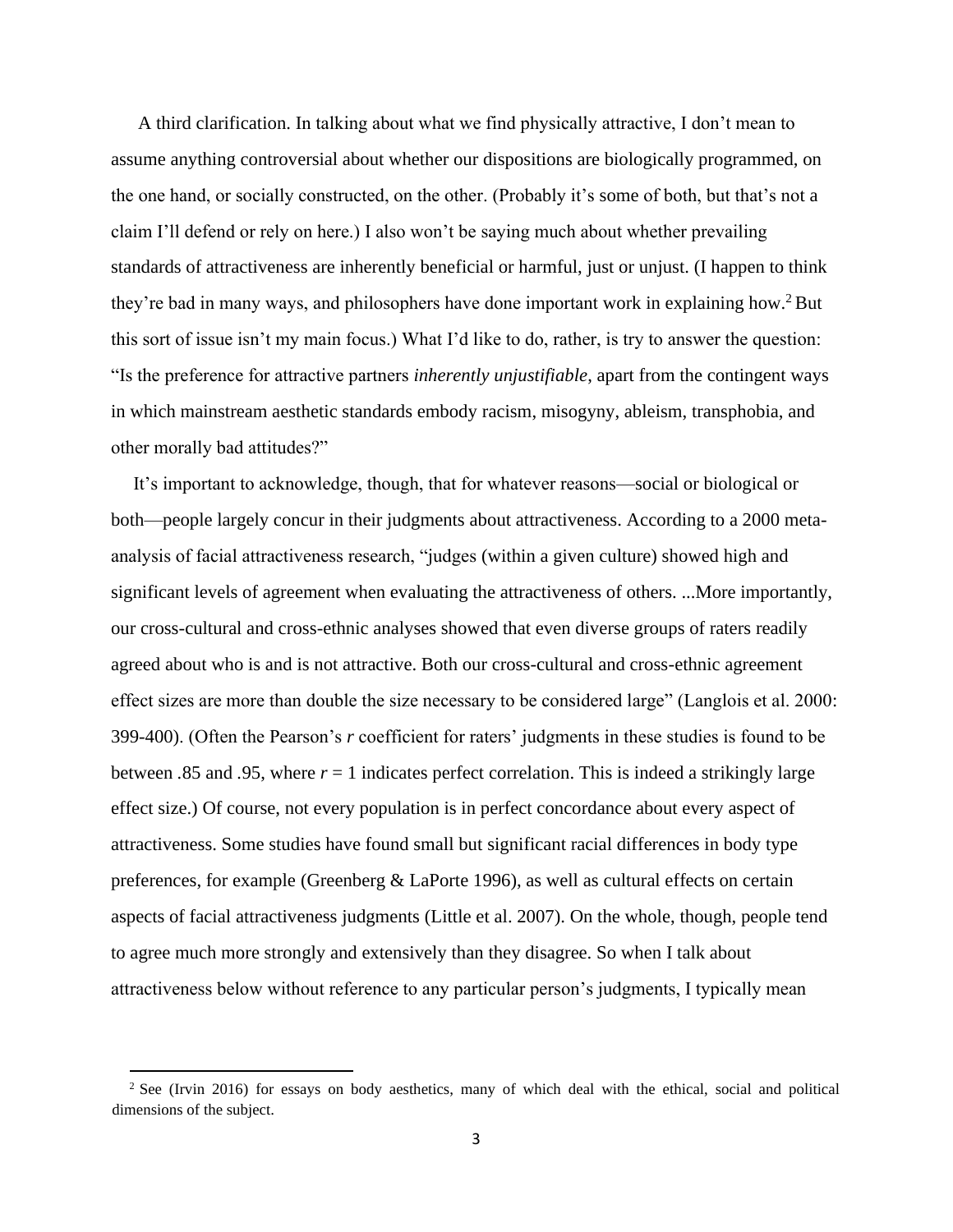"attractiveness as per the social consensus" (or, where appropriate, "attractiveness as per the raters in the relevant study").

One last remark. Although this paper's main question is philosophical, much of the research I discuss below is from psychology, sociology and related fields. This is partly because few philosophers have addressed the topic. On the other hand, the scientific literature on attractiveness judgments, their sources, and their effects on people's social and mental lives is quite large. That's fortunate, since a responsible philosophical treatment of these issues needs to look carefully at the evidence rather than relying solely on impressions and intuitions.

# **2 Why favoring attractive partners seems bad**

#### **2.1 The argument sketched**

I'll start by giving a brief argument to the effect that preferring attractive partners is bad. The idea, as mentioned above, is that discriminating in favor of attractive partners seems relevantly like other morally objectionable forms of discrimination. So if you're opposed to sexism and racism in hiring, say, then you should also be opposed to the attractiveness preference. Or so the argument goes.

I don't expect to be able to develop this analogy in a way that will satisfy everyone. To do so would require settling many difficult theoretical questions—for instance, about the natures of harm, fairness, wrongful discrimination, and the relationships between these things. This paper's aims are more modest. I'll try to show that, on a range of reasonable views about the relevant ethical questions, the preference for attractive partners plausibly counts as bad.

The word 'bad' will itself function as a hedge term here. I leave open the precise sense in which this and other forms of discrimination may be morally objectionable (for instance, whether they're impermissible or merely suberogatory). These evasions serve partly to avoid complexities which I lack the space to address. They're also warranted because my argument highlights two distinct sources of plausible badness—one broadly deontological, one broadly consequentialist—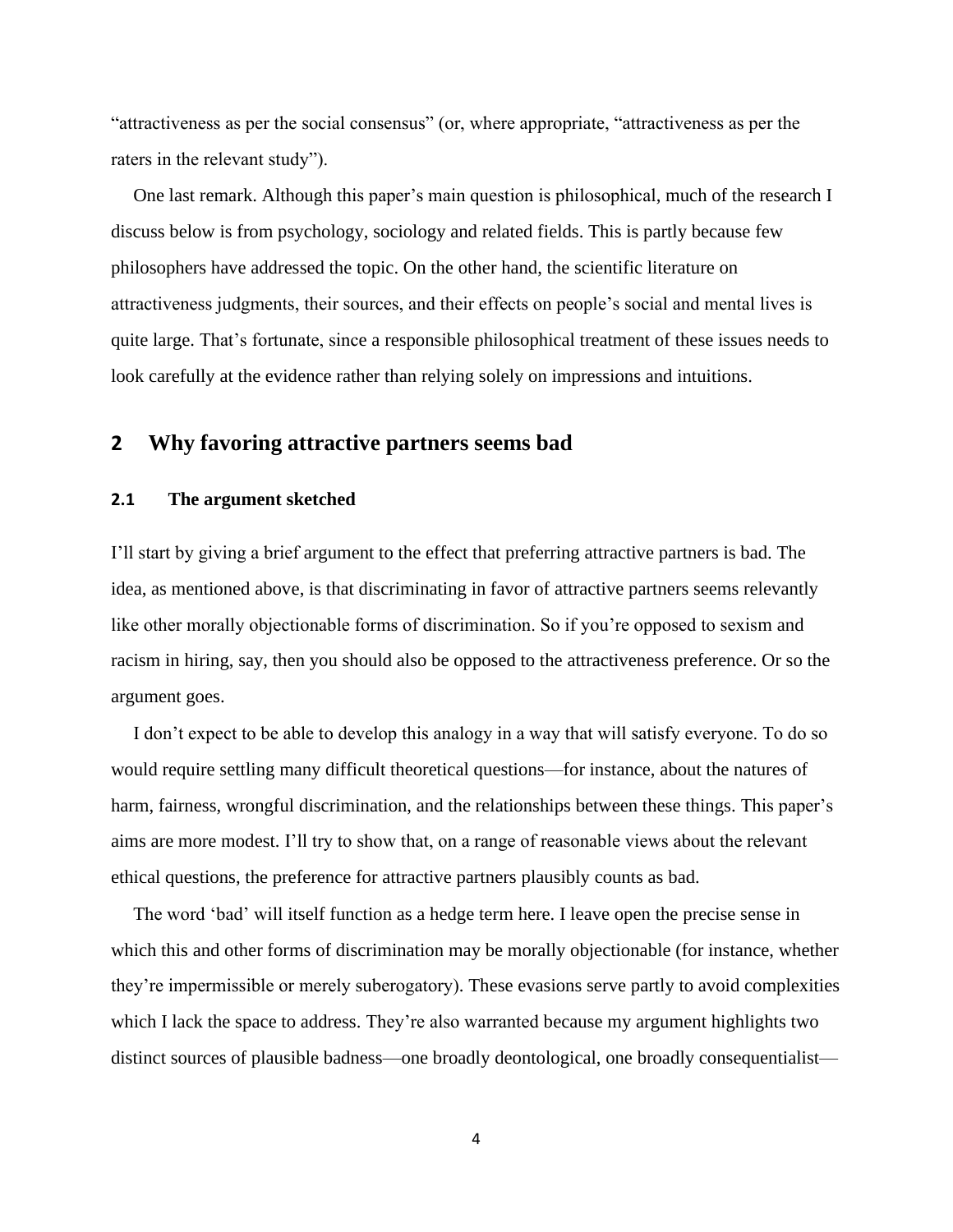and I prefer to let the reader calculate the resultant of these vectors within her preferred moral framework.

The two sources of badness in question are *unfairness* and *harm*. An *unfair* behavior, as I'll use the term, is one that treats possession of some trait as a basis for awarding or denying a benefit, even though the extent to which someone possesses that trait is unrelated to the extent to which they deserve the benefit.<sup>3</sup> Unfairness is bad for broadly deontological reasons: it can be seen as a type of injustice, a failure to distribute benefits to their appropriate recipients. (Note however that unfairness need not involve a violation of *rights*—more on this below.)

A *harmful* behavior is roughly one that makes some person or group worse off.<sup>4</sup> Worse off in what ways, and relative to what? These are difficult questions for harm theorists in general, but our specific interest is in the harms of discrimination. If a form of discrimination favors group *X* and disfavors group *Y*, I'll count it as harmful if it causes the members of *Y* to do significantly worse than the members of *X* along intuitively important dimensions of human wellbeing (without any compensating benefit). This sort of harm is bad for broadly consequentialist reasons: it involves a net loss to happiness or flourishing compared to a possible discriminationfree state.

A third factor that's sometimes been thought to matter is whether or not possession of the relevant trait is voluntarily controllable. The idea is that it's worse to discriminate against people who have no choice about belonging to the targeted group. In fact, though, control seems to make at most a small moral difference. There are cases of permissible discrimination involving non-controllable traits (e.g., basketball teams' preference for tall players), and cases of impermissible discrimination involving controllable traits (e.g., religious discrimination, even when the persecuted group's members are free to convert to other faiths).

Further candidates have been proposed for what makes discrimination wrong, such as its demeaning character (Hellman 2008) or its connection to prejudicial attitudes (Ely 1980). I'm

<sup>&</sup>lt;sup>3</sup> Much has been written about desert and its role in moral theory. (Feinberg 1970) is a classic discussion of desert and justice. (Arneson 2007) deals with desert and equality.

<sup>4</sup> The literature on harm is also large. (Purves 2019) defends a worse-off-making theory. (Arneson 2018) discusses harm and wrongful discrimination.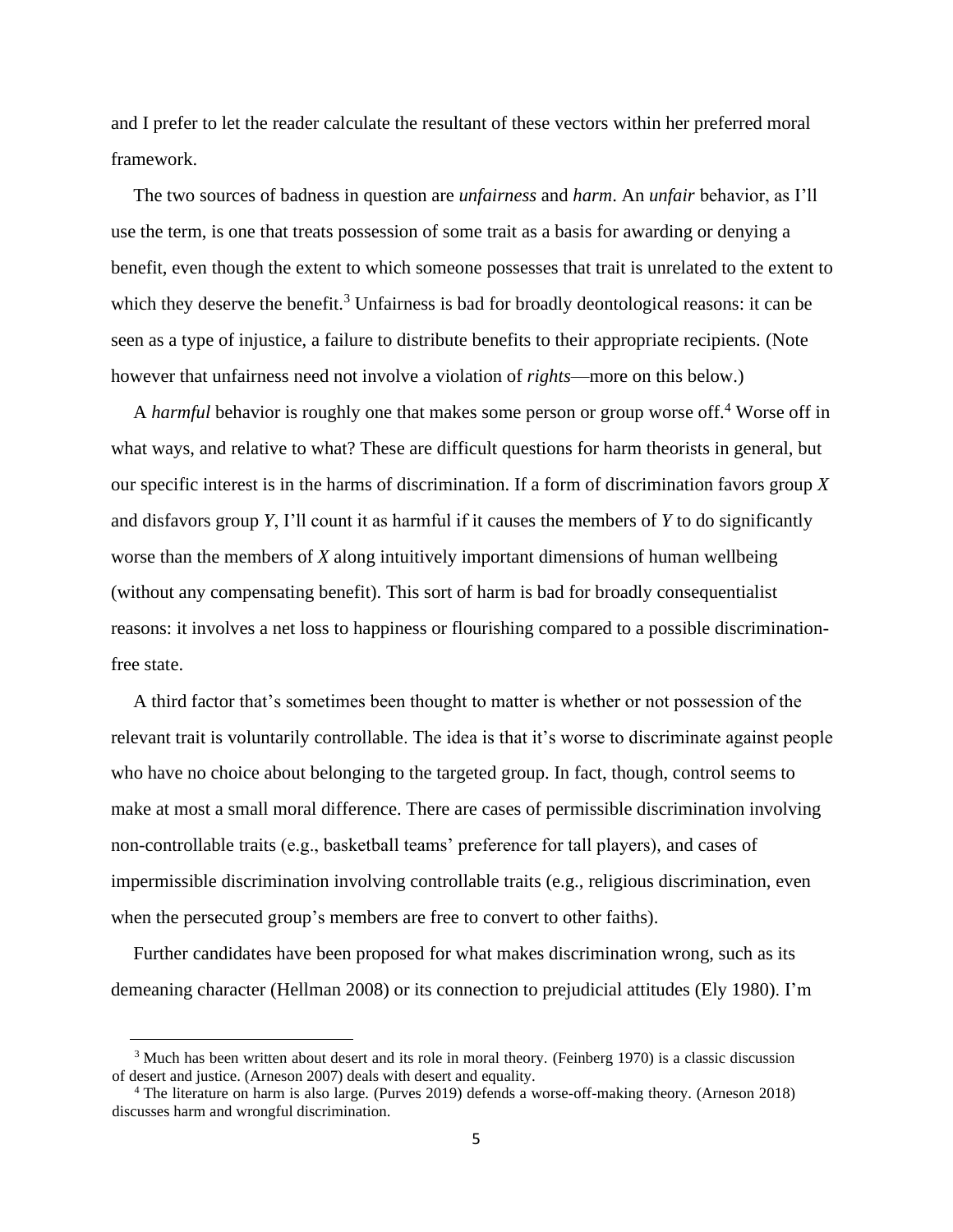doubtful that these are necessary features of morally bad discrimination, but the general problem needn't be solved here. All I want to do is establish a sufficient condition. My claim is that if a kind of discrimination is both unfair and harmful to a significant degree—and, perhaps, if it's based on a feature that isn't readily controllable—then that kind of discrimination is bad. This seems hard to deny. Indeed, many forms of racism and sexism meet each of these criteria, which seems to go some distance toward explaining their undeniable wrongness.<sup>5</sup>

Crucially, though, the same can apparently be said about the preference for attractive partners. Let me take the previous points in reverse order.

#### **2.2 Control**

First, for what it's worth, our physical attractiveness is largely not under our voluntary control. We can dress to advantage, get in better shape, improve our grooming habits, and so on. But these kinds of efforts only go so far. Many people would remain decidedly unattractive even if they exerted all their energies in this direction. (Consider that factors like age, skin condition and facial structure play a large role in determining attractiveness, all of which are hard or impossible to change. Indeed, (Currie & Little 2009) finds that facial beauty is the most important component of overall attractiveness.) What's more, the kinds of interventions that are under our control require resources to which many people lack access—free time to exercise regularly, access to healthy food, knowledge of fashion, proficiency with cosmetics, and the money to obtain all these things. So becoming much better looking isn't a live option for most people.

#### **2.3 Harm**

Second is the question of harm. Do less attractive people suffer significant consequences from being disfavored as partners? This is an important juncture in the argument, so it's important to look closely at the evidence.

<sup>&</sup>lt;sup>5</sup> For a theory of wrongful discrimination that incorporates elements of both harm and desert, see (Lippert-Rasmussen 2014).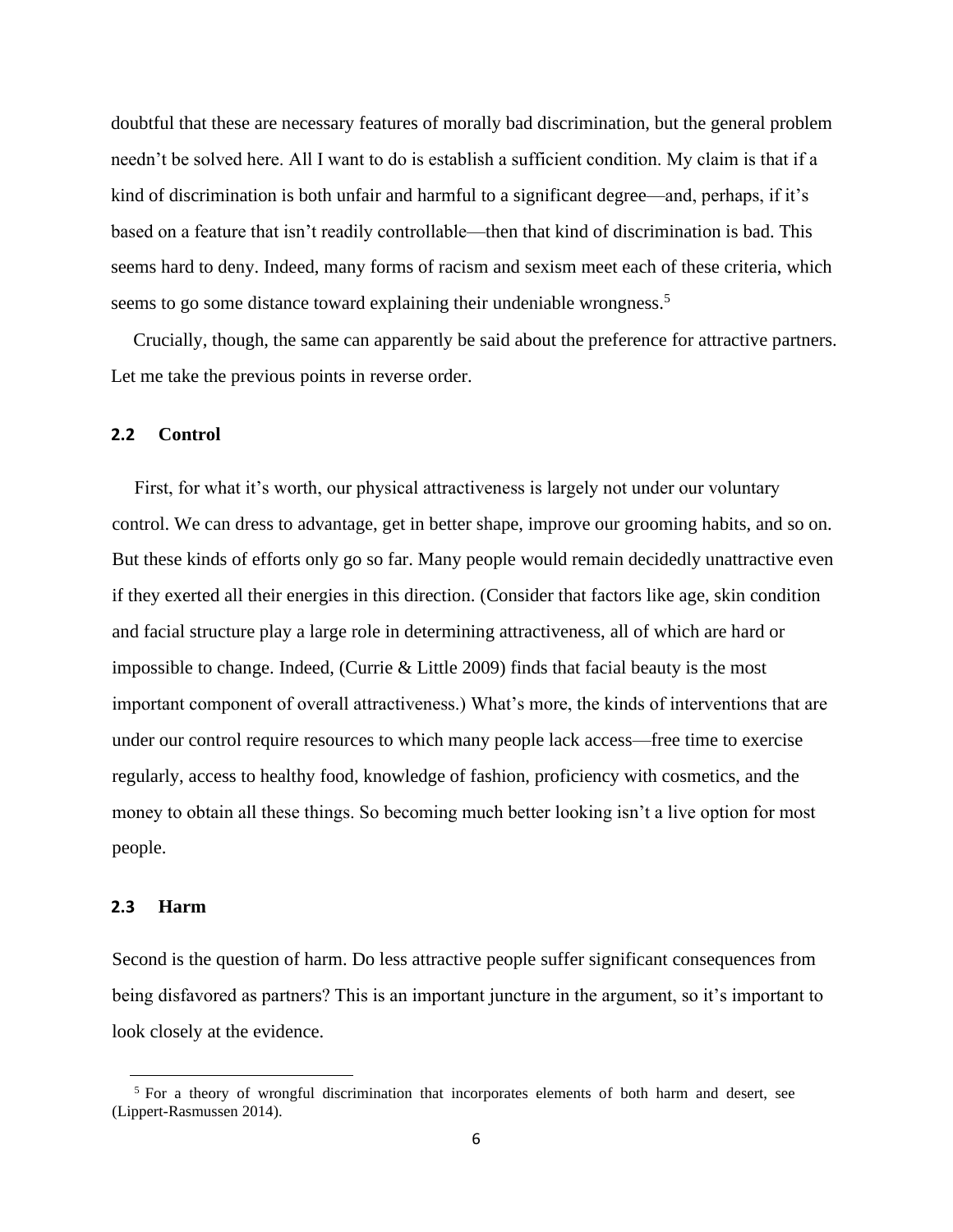In fact, research in social psychology consistently finds that less attractive people have reduced access to satisfying romantic and sexual experiences, and they're consequently more lonely and less happy with these aspects of their lives. I take these outcomes to represent losses along important dimensions of wellbeing.

A few noteworthy findings are as follows. Unattractiveness is correlated with loneliness, social anxiety, self-consciousness, stress and life dissatisfaction (Feingold 1992), (Zakahi & Duran 1998), (Umberson & Hughes 1987). Attractive people are more liked by their peers as children (Barrow et al. 2011), and attractive heterosexual people have more opposite-sex friends (White 1980) and more enjoyable opposite-sex social interactions (Reis et al. 1982). Perhaps as a result, better-looking people have more sexual partners—more short-term partners for men, and more long-term partners for women (Rhodes et al. 2005)—and are more likely to get married and have more children (Jokela 2009). This pattern is consistent with the well-confirmed finding that physical attractiveness is a highly prized quality in a mate, according to both professed preferences (Buss & Barnes 1986), (Shackelford et al. 2005) and actual choices (Aspendorf et al. 2011), (Luo & Zhang 2009).

Unsurprisingly in light of these trends, less attractive heterosexual people rate more highly in "heterosocial anxiety", a construct reflecting both uneasiness in interactions with potential partners and unhappiness with one's love life (Curran & Lippold 1975), (Firth 1986), (Herold 1979), (Leck 2006). One might think that unattractive people with long-term partners are immune to the effects of the beauty preference. But this doesn't seem true in general—men with less attractive wives are less satisfied with their marriages, for instance, presumably to their spouses' detriment (Meltzer et al. 2014). It's worth emphasizing that the attractiveness ratings in the above studies are made by neutral third parties, ruling out simple explanations in terms of self-fulfilling prophecies or observer bias.

Of course, it's important to consider effect size alongside statistical significance. Even if physical attractiveness is correlated with relationship prospects in the above ways, the connection might be too weak to merit concern. But that appears not to be the case. For instance, the metaanalysis (Feingold 1992) finds effect sizes of attractiveness of about  $r = .30$  and  $r = .20$ ,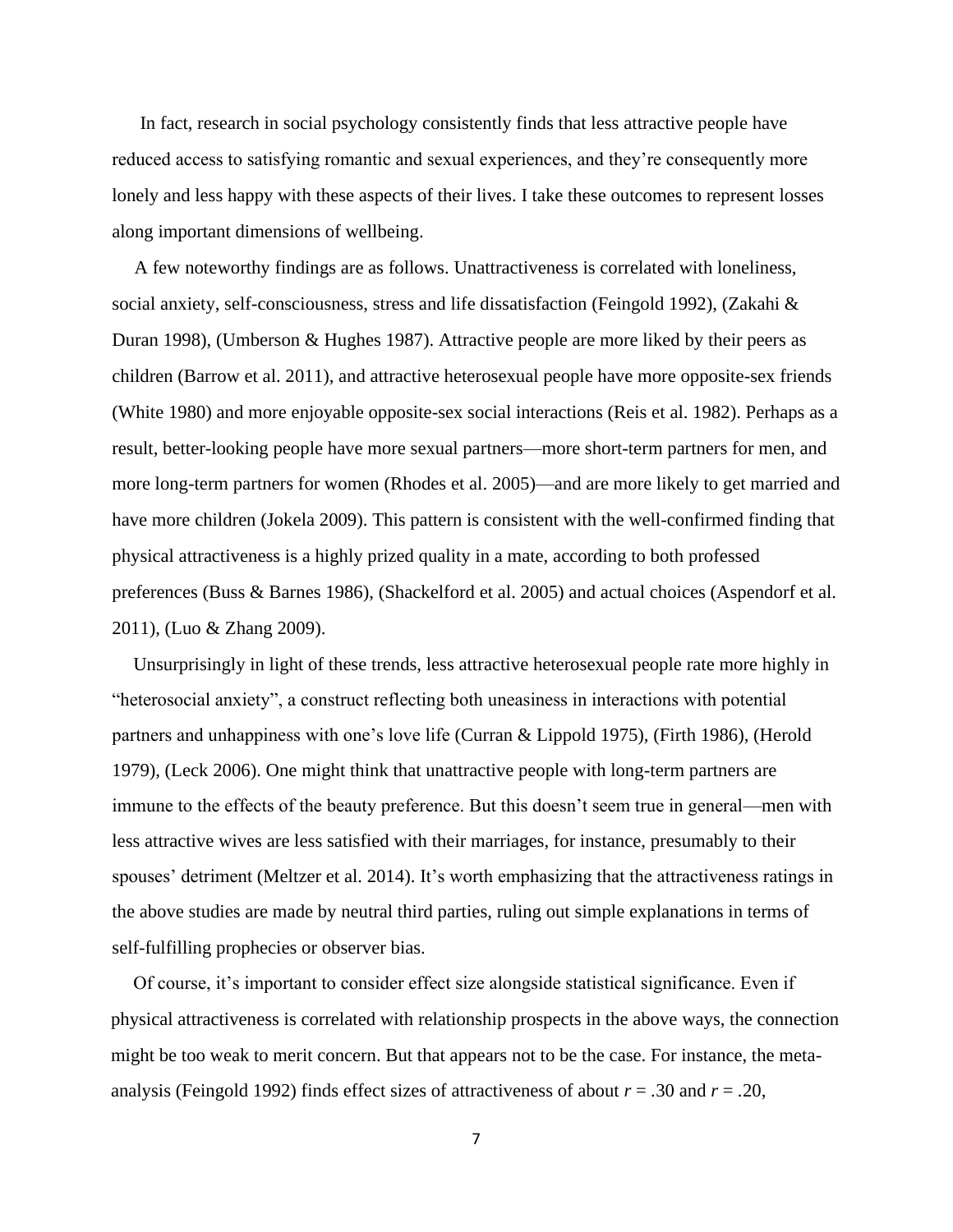respectively, on popularity with the opposite sex and freedom from heterosocial anxiety (324). (A correlation of  $r = .30$  is generally considered a medium-sized effect. For instance, gender and weight in U.S. adults are correlated with *r* = *.*26 (Meyer et al. 2001: 131).) So the tendency of better-looking people to have greater partnering success and satisfaction is comparable in magnitude to the tendency of men to weigh more than women—by no means a negligible effect.

According to one group of researchers, studies like these "suggest that many long-held beliefs about relationships, such as an emphasis on personality or values, are little more than folklore. Of course, individuals seek out a potential mate possessing positive personality traits, as long as those traits are bundled in an attractive package. Although some may dismiss the influence of physical attractiveness as a minor aspect of one's life, these data clearly indicate that it plays a key role in determining one's ability to mate" (Westfall et al. 2019: 539). If this way of putting things involves a touch of hyperbole, it also contains a substantial kernel of truth.

People with whom I've discussed these ideas have sometimes expressed skepticism about the harm issue. One common line of thought goes like this: "Perhaps it's true that the average highly attractive person has, say, ten satisfactory potential partners to choose from, while the average less attractive person only has three. But it doesn't follow that the unattractive person is worse off. After all, what matters (to most people) is just having at least one satisfactory partner. As long as everyone can pair up with someone they like, as is usually the case, there's no significant harm in getting fewer choices."

I think studies like the above show that this is an inaccurate model of partnering. In reality, it's not just that less attractive people have fewer options; rather, they have a harder time finding partners at all, and their interactions with potential partners are typically rarer and less pleasant. What's more, the attractiveness preference may even affect the quality of long-term relationships. I conclude that discrimination in favor of attractive partners is harmful to a degree worth taking seriously.

Even if this conclusion is correct, one might wonder about the net benefits of an alternative regime in which less attractive people are more widely chosen as partners. Suppose that, as things now stand, *A* and *B* are acquaintances with compatible personalities, interests and values.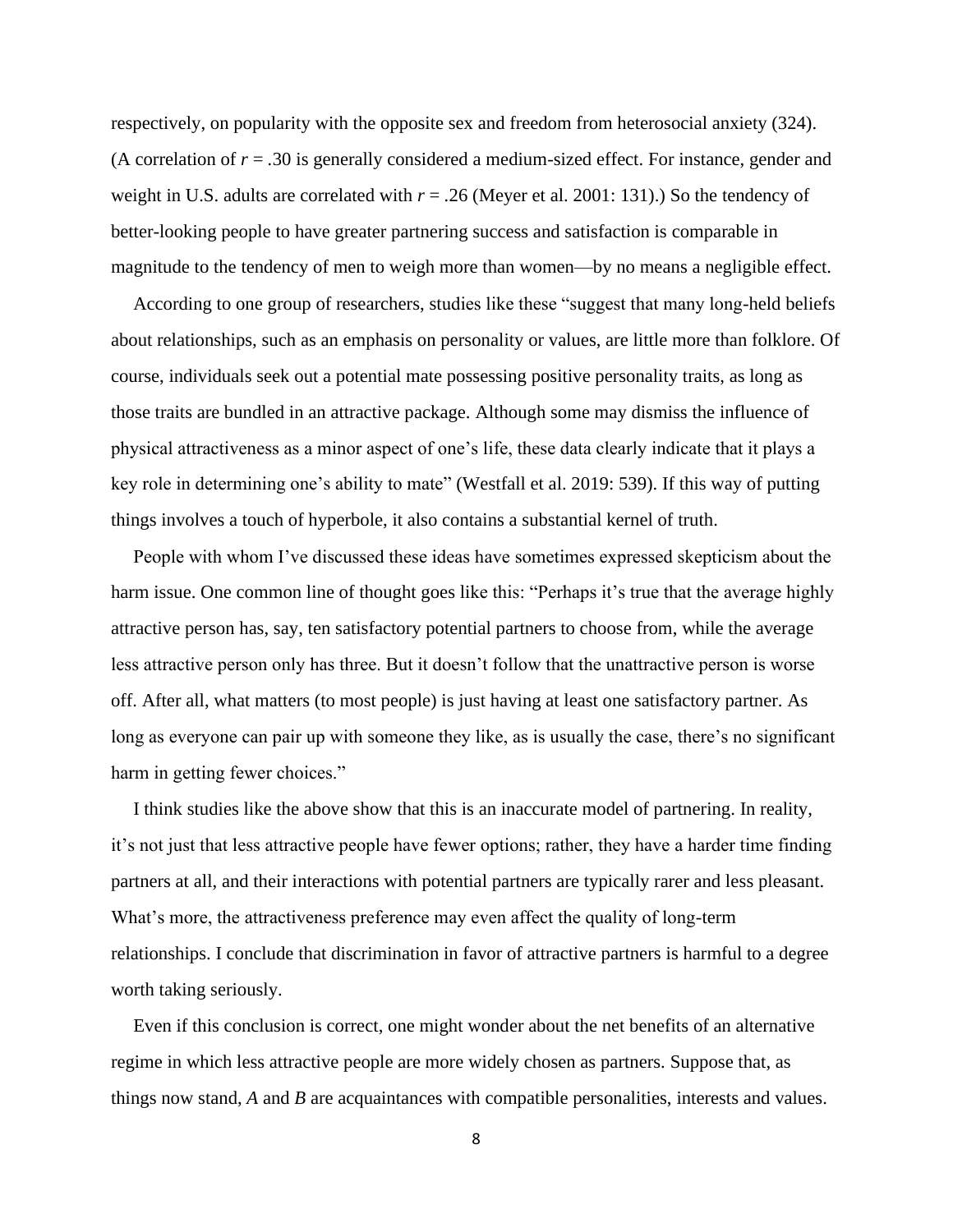While both are on the partnership market, *A* isn't particularly attracted to *B* and has avoided getting involved with them on this account. After thinking things over, however, *A* decides they should be more open-minded and give things with *B* a chance.

Is this likely to be a better state of affairs, overall, than the status quo? One might worry that it's not. After all, *A* will plausibly be less happy, because they're now burdened with a partner to whom they don't feel genuinely attracted. Moreover, when *B* comes to realize this, they'll surely resent *A* for it—no self-respecting person wants a relationship based on someone's feelings of pity or duty. It seems that *A*'s well-meaning effort is bound to fail, and hence that there's nothing to be gained by getting involved with people to whom one isn't attracted.

I don't think this objection succeeds. It goes wrong because it misconstrues both parties' situations in important ways. First, as far as *A* is concerned, the objection underestimates the malleability of our tastes and preferences. It's far from inevitable that someone in *A*'s position would remain unattracted to *B* or would regret choosing *B* as a partner. (For more on this point, see §3.1 below.) Even if we set this fact aside, the objection mischaracterizes *B*'s position. If *B* is at all perceptive and mature, they'll be aware of their unexceptional looks. Thus they won't have pinned their relationship hopes on finding someone who, against all odds, considers them a great beauty. Rather, they'll be looking for a partner who values them for their other (and in any case more important) qualities: for their sense of humor, social activism, sexual prowess, impressive collection of classic soul records, or whatever. By hypothesis, *A* and *B* are in a position to appreciate each other in these ways. It's doubtful, and presumptuous to claim, that *B* would prefer continued loneliness to a relationship with someone like *A*. So the worry isn't convincing. There's no reason to think that things wouldn't be generally better if less attractive people had more partnering opportunities.

### **2.4 Unfairness**

Finally, is a preference for attractive partners *unfair* in the above sense? That is, are attractive people inherently more deserving of romantic and sexual partnership than unattractive people?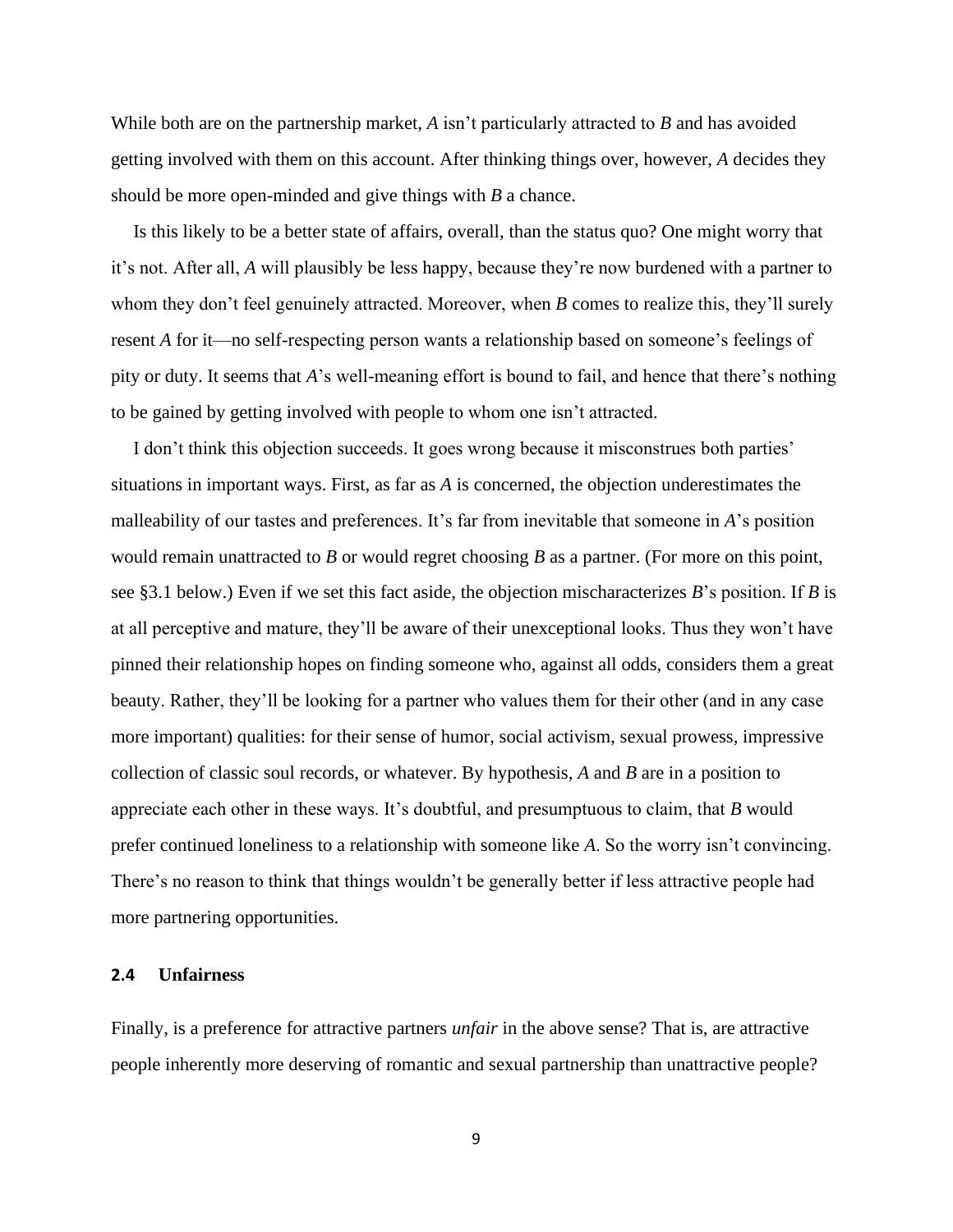That depends on what makes someone deserving of partnership.<sup>6</sup> Before saying more on this issue, I need to clarify the notion of partnership I have in mind.

People make partners of one another in many ways, for all sorts of reasons. Some relationships' primary *raisons d'être* involve appeasing families, gaining access to resources, strengthening political alliances, improving a partner's social status, getting over an ex, oneupping a rival, or securing a target for a partner's abusive impulses. The natures and goals of the various possible types of partnership are so different that it's obviously hopeless to look for a single, consistent and all-encompassing notion of "deserving partner".

Fortunately, it's not my goal to find such a thing. The notion of partnership that's relevant here is relatively narrow: enough so, I think, that talk about desert stands some chance of making sense. What I have in mind are the kinds of sexual and romantic relationships typically sought in societies like ours. Such relationships aim at (some subset of) the enjoyment of shared activities, romantic passion, sexual satisfaction, friendship, companionship, sharing of material and financial resources, practical and emotional support, mutual esteem, understanding and concern, reproduction, child-raising, and family integration, perhaps among other things. (Obviously some of these items pertain more strongly to certain kinds of relationships than to others.) I'm not claiming that partnerships aimed at these ends are objectively the best ones. But I think something like these desiderata are what most people want and expect out of prospective partners in modern liberal societies. So it's appropriate to focus on such relationships in considering whether or not attractive people are more deserving partners.

What, then, makes someone deserving of partnership in this sense? I think there are at least two defensible views to take here. One possibility is that partnership is a good that everyone deserves, at least insofar as they're able to participate in it and enjoy it. Just as people don't have to do anything special to deserve a satisfying life free from inordinate pain, one might think, neither can they somehow earn or merit partner intimacy and sexual fulfillment. On this view, the notion of "more deserving partner" makes no more sense than that of "more deserving

<sup>&</sup>lt;sup>6</sup> As an anonymous referee suggests, there may be ways to justify the unfairness claim without appealing to the notion of desert—for instance, one could talk instead about the duty to take others' interests appropriately into account. Unfortunately, I lack space to consider the merits of such alternatives.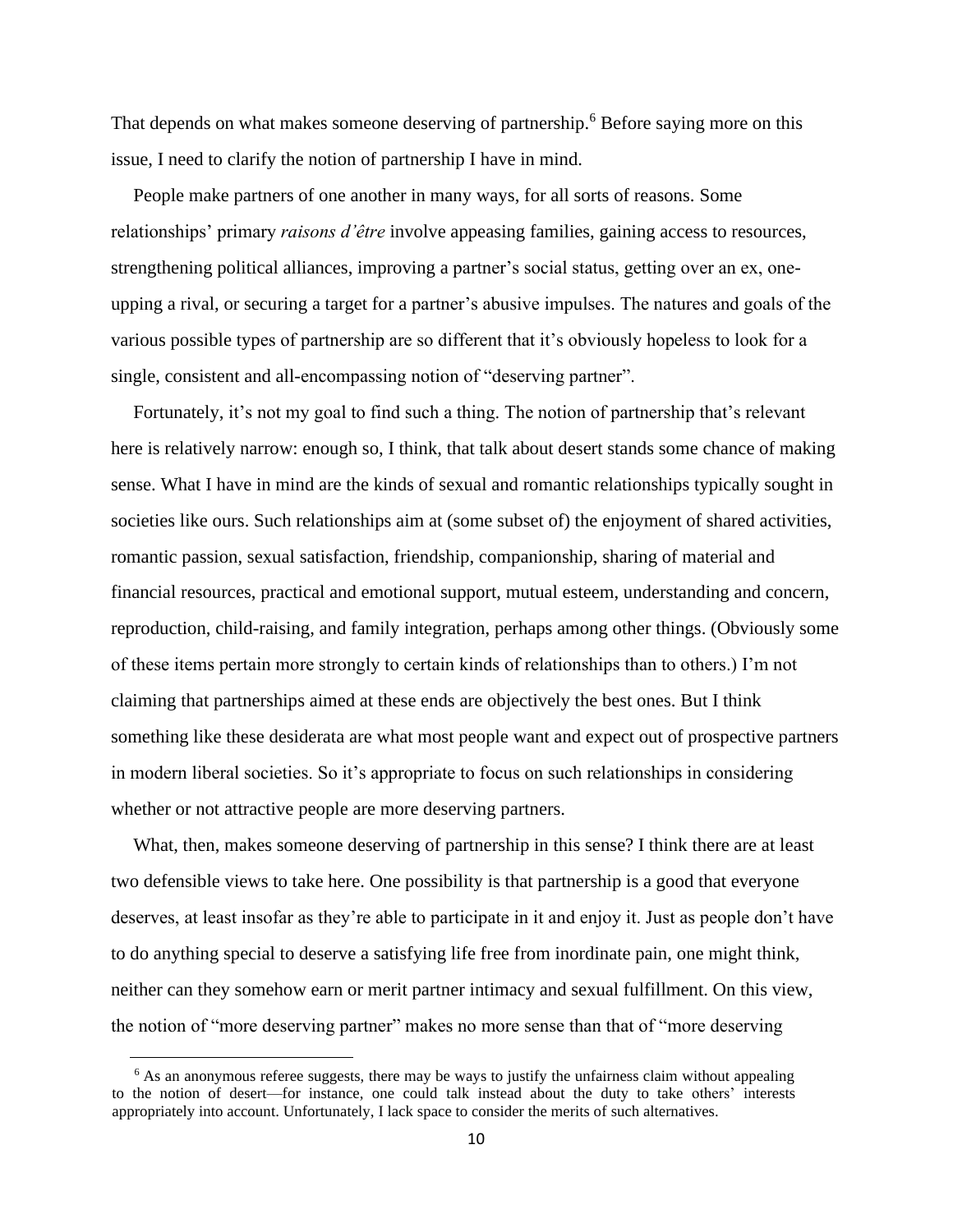property owner" or "more deserving recipient of disaster relief"; one is fully deserving just by virtue of being a person with the relevant capabilities and needs.

Note that whether everyone *deserves* partnership or sex is an importantly different question from whether there exists a *right* to either. You might deserve a job in your field on account of your skills and experience, for example, or a generous bequest in your grandmother's will thanks to the exemplary kindness you showed her. Nevertheless, your failing to get these things need not constitute rights violations. Suppose that Grandma instead favored your charming miscreant cousin in a moment of weakness. Even if she chose poorly and ought to have done otherwise, you haven't been denied something to which you were entitled, and you have no actionable moral claim against Grandma. You deserve the inheritance most, it's true, but Grandma's right to dispose of her property as she pleases is decisive.

The same goes for the suggestion about partnership. The idea that everyone deserves a partner is distinct from, and weaker than, the idea that everyone has a right to a partner. In particular, the former doesn't entail that unpartnered people have been denied something owed them, or that they have a moral claim (against anyone in particular, or against society at large). This point is worth emphasizing because some philosophers have forcefully rejected the idea of a "right to sex", partly in reaction to recent acts of misogynist violence by sexually disaffected men (Srinivasan 2021).<sup>7</sup> I want to be clear that the desert claim being considered here isn't tantamount to the assertion of such a right.

Even with this last clarification, some might favor a less ecumenical stance on the desert issue. On this latter conception, partnership isn't fully and equally deserved by everyone; rather, a person is deserving only to the extent that they'd make a *good* partner. Being a good partner, in turn, means being apt to achieve the kinds of ends mentioned above. This will require various social, moral, emotional, sexual and practical competencies, exactly which ones depending on the type of relationship and the preferences of the people involved. But it's hard to see how

 $7$  There's much related to this paper's topic in Srinivasan's important book, which looks carefully at the politics and ethics of partner choice. See especially "The Right to Sex" and "Coda: The Politics of Desire".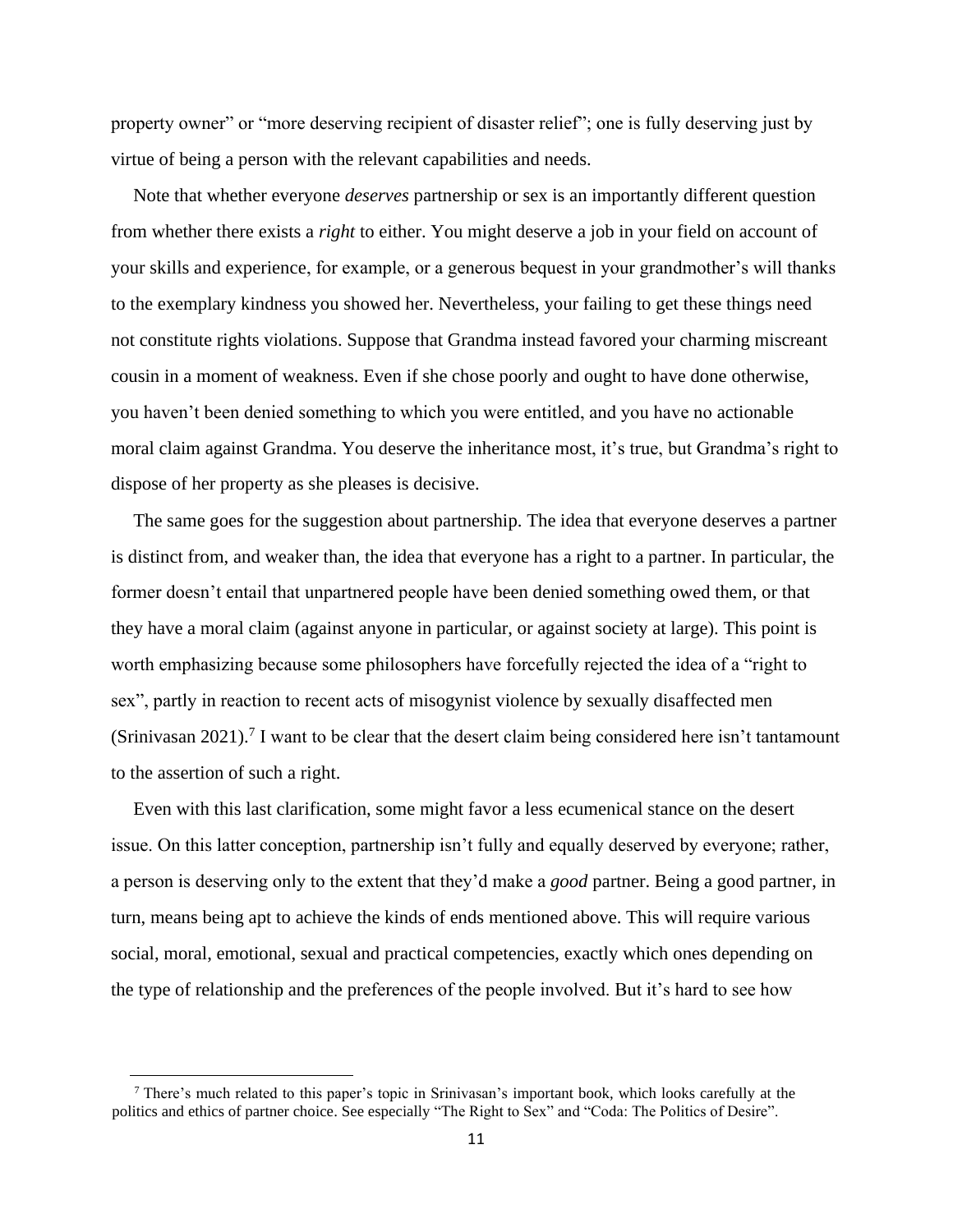physical attractiveness might be relevant. A person's looks don't imply anything about their qualifications as a friend, parent, confidant, supporter, sharer of resources or the like.

One might suspect that attractiveness *is* relevant to sexual satisfaction, in the sense that people with better-looking partners have more enjoyable sex lives. Is this actually true? As far as I can tell, very little research has addressed this question directly. But I'm aware of no evidence for an affirmative answer and a small amount of evidence for a negative answer. In fact, the single study I know of that deals directly with this issue found that "attractive women with unattractive partners experienced greater sexual satisfaction than attractive women with attractive partners" (Murstein et al. 2002: 312). (There was no significant relationship between partner attractiveness and sexual satisfaction for men.) This doesn't seem implausible. Being good in bed presumably has more to do with things like attentiveness, communication, openness, variety and feelings of trust and connection.

It is true, as noted above, that *being attractive* oneself is correlated with having *more* sex. But this is obviously a different question than the one we're considering here. It would be nice to have more data pertaining to this latter question, but given what we know and what seems likely, there's no reason to think that attractive people make superior sexual partners. So attractiveness probably isn't relevant to one's overall goodness as a partner in any significant way.

Before moving on, let me consider a final possible view. This is the idea that the notion of desert simply doesn't apply to partner choice: there's no interesting sense in which anyone can be said to deserve or not deserve partnerhood. On this picture, choosing a partner is more or less morally equivalent to choosing an outfit. If I decide to wear the green shirt rather than the yellow one, that's just because it happens to strike my fancy, and there's no deeper justification to give; it would be confused to ask whether the green shirt *deserves* to be worn, or whether it's more worthy than the other items in my wardrobe. Likewise, selecting a partner is (and can only be) an amoral choice based on arbitrary personal preferences.

If this view were right, the claim that it's unfair to favor attractive partners would stand refuted. Indeed, the notion of fairness wouldn't apply to partner choice at all, so no criticism of this kind could succeed against any set of preferences. But I think the view is implausible. Some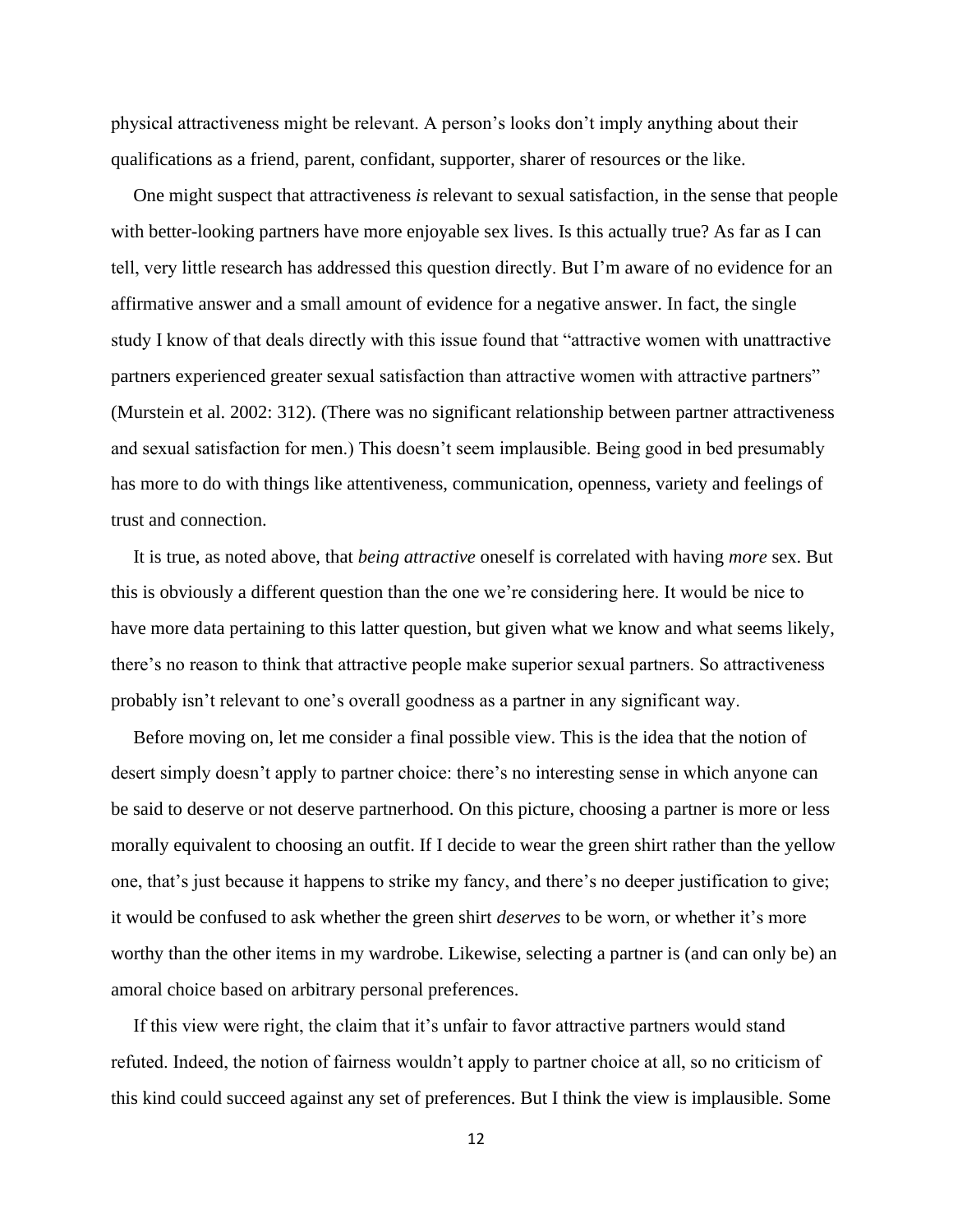criteria for choosing partners are obviously unfair. Consider a white supremacist obsessed with racial purity who deplores miscegenation, or a man who only pursues virgins because he views other women as morally contaminated. Such people are choosing badly, and their preferences deserve to be criticized. So we should reject the claim that considerations of desert don't apply to partner choice.<sup>8</sup>

This concludes the "fairness" part of the argument. To summarize, the reasoning was as follows. Either partnership is a good that everyone deserves equally, or else a person deserves partnership to the extent that they'd make a satisfactory partner. In the former case, attractiveness is clearly neither here nor there. In the latter case—given the predominant understanding of the nature and goals of partnership in societies like ours—attractiveness also turns out to be irrelevant to desert. So on any reasonable view, being more or less attractive doesn't make someone more or less deserving of partnership.

Given this last claim, it follows that discrimination in favor of attractive potential partners is unfair. I previously argued that it's also harmful (and based on a largely non-controllable feature). At least for those theorists who hold desert-based or harm-based conceptions of wrongful discrimination, these conclusions suggest that the preference for attractive partners is morally unjustifiable.

# **3 Three replies**

Of course, interesting philosophical questions are rarely so easy to settle. There are a number of ways to try to defend the preference for attractive partners. In this section, I'll present and discuss three such arguments. The first has to do with the possibility of controlling our partner preferences. The second pertains to attractiveness and "good genes". The last (and, I think, most successful) links certain aspects of attractiveness to a prospective partner's personality and values.

<sup>&</sup>lt;sup>8</sup> See (Lazenby & Butterfield 2018) for further discussion of the possibility of wrongfully discriminatory partner choice based on factors like race.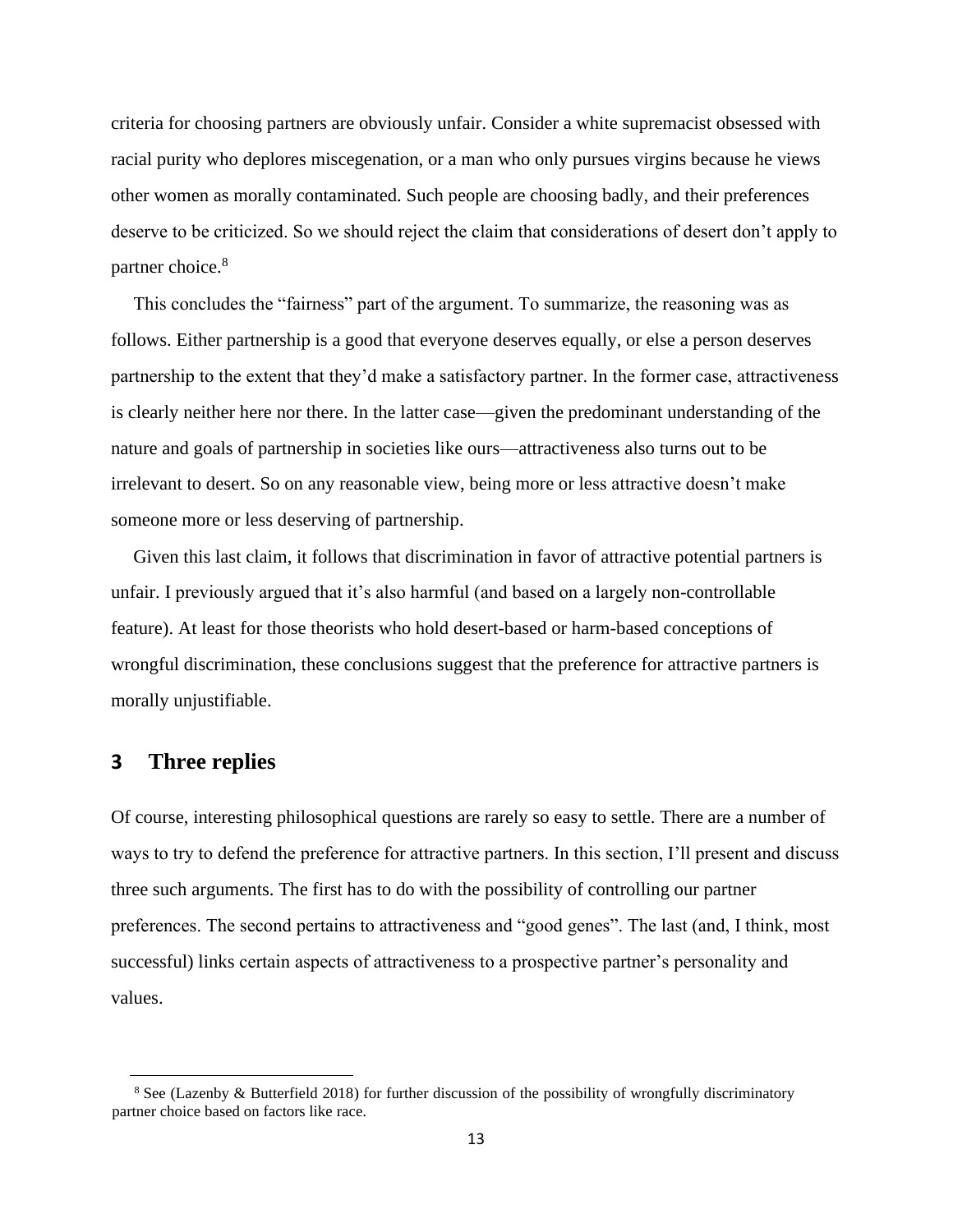#### **3.1 Attractiveness and choice**

The first reply I'll consider involves the idea that we can't control our preference for attractive partners: instead, we just find ourselves preferring whomever we prefer, and there's nothing much we can do about it, even if we happen to want to. This idea is in line with a popular picture of attraction as a mysterious, irrational force that often overrides our explicit beliefs and desires. If one also accepts a suitable "ought implies can"-style principle, it follows that the preference for attractive partners isn't blameworthy: we can't have chosen wrongly because we couldn't have chosen otherwise.

This line of thought sounds plausible at first, but I don't think it holds up to scrutiny. In order to see why not, it's useful to distinguish between preferences and wants. Say that a *want* is something you desire, or that you're disposed to desire under normal circumstances. A *preference*, by contrast, is what you choose (or what you're disposed to choose) after your wants and other relevant considerations are taken into account. My first claim is that we aren't entirely helpless with respect to our partner wants. My second claim is that, even if it were true that we can't control our wants, this wouldn't mean that we can't control our preferences.

Start with the first claim. As I think everyone can agree, our wants for many things tend to shift over time, as we accumulate experiences and adjust our beliefs and values. Sometimes these changes are guided by deliberate decisions. Suppose you dislike olives, for instance, but you recognize their culinary value and aspire to enjoy them more. After a period of regular exposure—starting with small tastes, if necessary, in conjunction with foods you already like dislike will give way to tolerance, and in time, perhaps, to genuine appreciation. (Actually, this isn't a made-up story; a friend of mine cultivated a taste for olives in just this way.)

I suspect that most of us can, and at least occasionally do, make the same kinds of choices about our partnering preferences. And we often have the same kinds of reasons. Just as my friend's distaste for olives unduly restricted the range of foods he could enjoy, our physical tastes can keep us from taking pleasure in a wider range of people and relationships.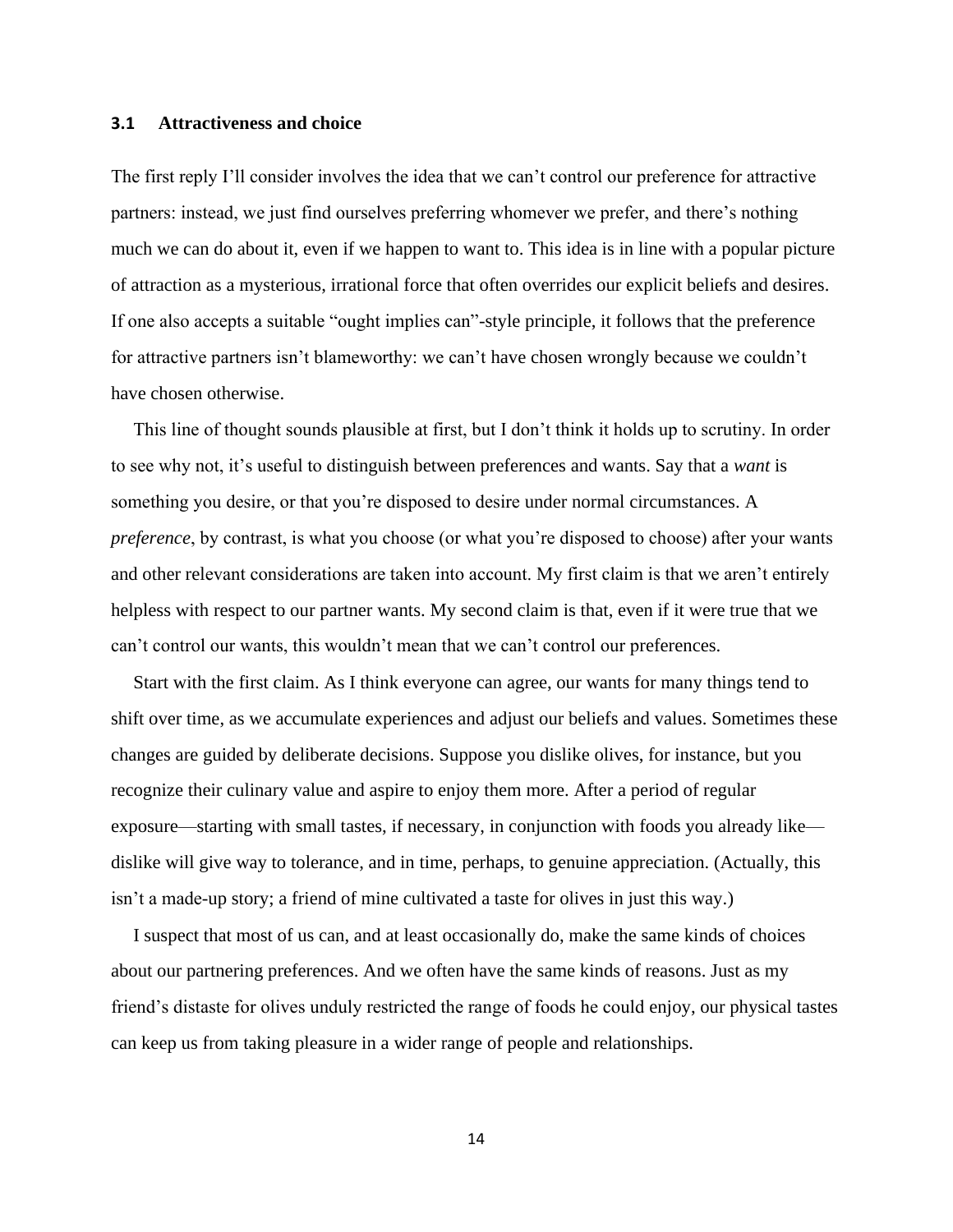We can learn to like to a new food by eating it more often, but how exactly do we retrain our judgments about attractiveness? The aesthetics literature has some useful suggestions. (Eaton 2016), for example, argues that we should modify our taste in bodies in order to combat fat oppression. Taking her cue from Aristotle, Eaton recommends exposing ourselves to "vivid and engaging representations"— including artworks, advertisements, and products of popular culture—that "aestheticize fat bodies" (39). (Irvin 2017) is also concerned with the role of attractiveness judgments in maintaining oppressive social relations. Irvin describes a practice she calls "aesthetic exploration", a mode of attention which can plausibly help expand our aesthetic horizons. As Irvin writes:

Our approach is to direct an exploratory gaze at the body and seek out aspects of it that are unique, experiences it affords that we have never had before. We aim to take pleasure in these encounters. On encountering a body with interest and openness, with a willingness to see it in ways that we have never seen it before, we can have an aesthetic experience of it that need not involve assessing it or issuing a verdict about [it]... We can simply immerse ourselves in the experience for its own sake. (12)

I think these are both promising ways to broaden the spectrum of traits we find physically appealing (or at least agreeable). Of course, even after using all the tools at our disposal, there might be limits to what we can train ourselves to want—I might never come to like pickled herring, or extreme body piercings, however much I try. But it's enough for my purposes if we can exercise some significant degree of control over our tastes.

Even if I'm wrong about our wants, though, it doesn't follow that we can't control our partner *preferences*. To see why, consider again the analogous case of food. Human beings have evolved to find sugary and fatty foods tasty. So, for most of us, things like ice cream, donuts and deepdish pizza count as wants—we enjoy them a great deal and hence we're strongly motivated to eat them. Nevertheless, many people prefer not to have these kinds of foods very often. This isn't because their wants are any less powerful, or any less biologically hardwired. Rather, it's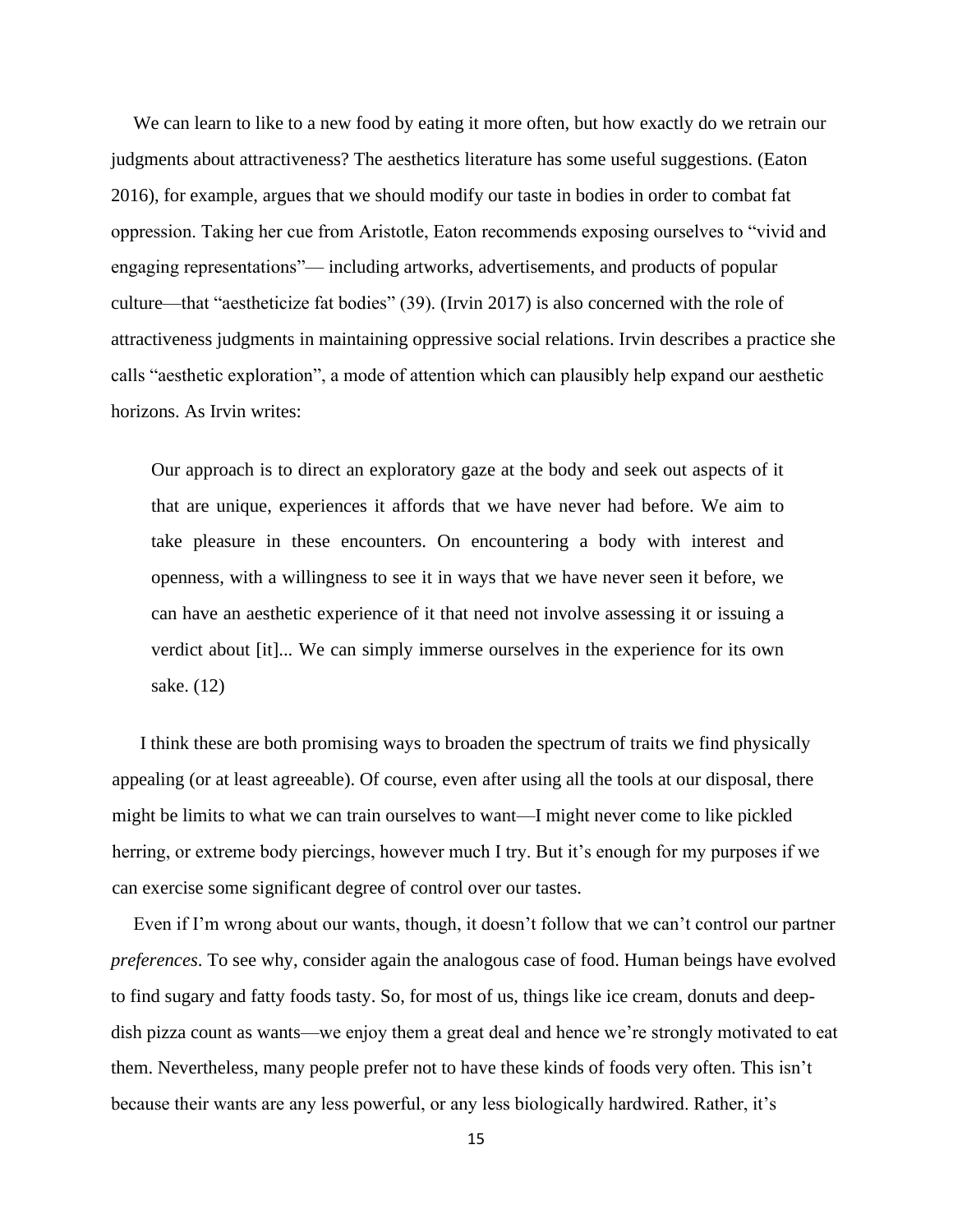because they take themselves to have good reasons to choose differently—practical reasons having to do with health, or moral reasons having to do with animal suffering, say. So even if we can't change our desire for fat and sugar, we can very well be motivated to prefer other foods, and we can be happy about our ability to make this choice.

It seems to me that choosing partners presents much the same picture. Suppose it's true that, for one reason or another, we can't help but feel a strong desire to date or have sex with goodlooking people. Does it follow that we're bound to prefer such partners? No, because we might well have countervailing practical or moral reasons not to choose the things we're inclined to want. (The belief that a preference for attractive partners is inappropriately discriminatory could be one such reason.)

So I don't think this first argument is successful. If preferring attractive partners is morally defensible, it's not because we're incapable of preferring otherwise.

### **3.2 Facial attractiveness and "good genes"**

The next argument I want to consider has to do with attractiveness and Darwinian fitness. It's often speculated that humans (among other animals) are disposed to prefer facially attractive mates because good looks indicate lower loads of disease and mutation, and hence greater fitness and "better genes". Partners with these qualities are people with whom we can expect to have a larger number of more fit offspring. And this is arguably a goal we're morally entitled to pursue; surely it's permissible to do what we can to ensure that our future children are healthy and successful.

This line of argument need not presuppose, implausibly, that people are generally *aware of* and *consciously motivated by* fitness considerations. (Some are, but more probably aren't.) Rather, the claim is that the pursuit of genetic advantage is in fact the biological reason for our partner preferences (whether we know this or not), and that the preferences are justified because this pursuit is morally worthwhile.

Even if this idea is right, it has an obvious limitation: it only applies to partners with whom we expect to reproduce. But most of the partners the average person has in their lifetime don't fit this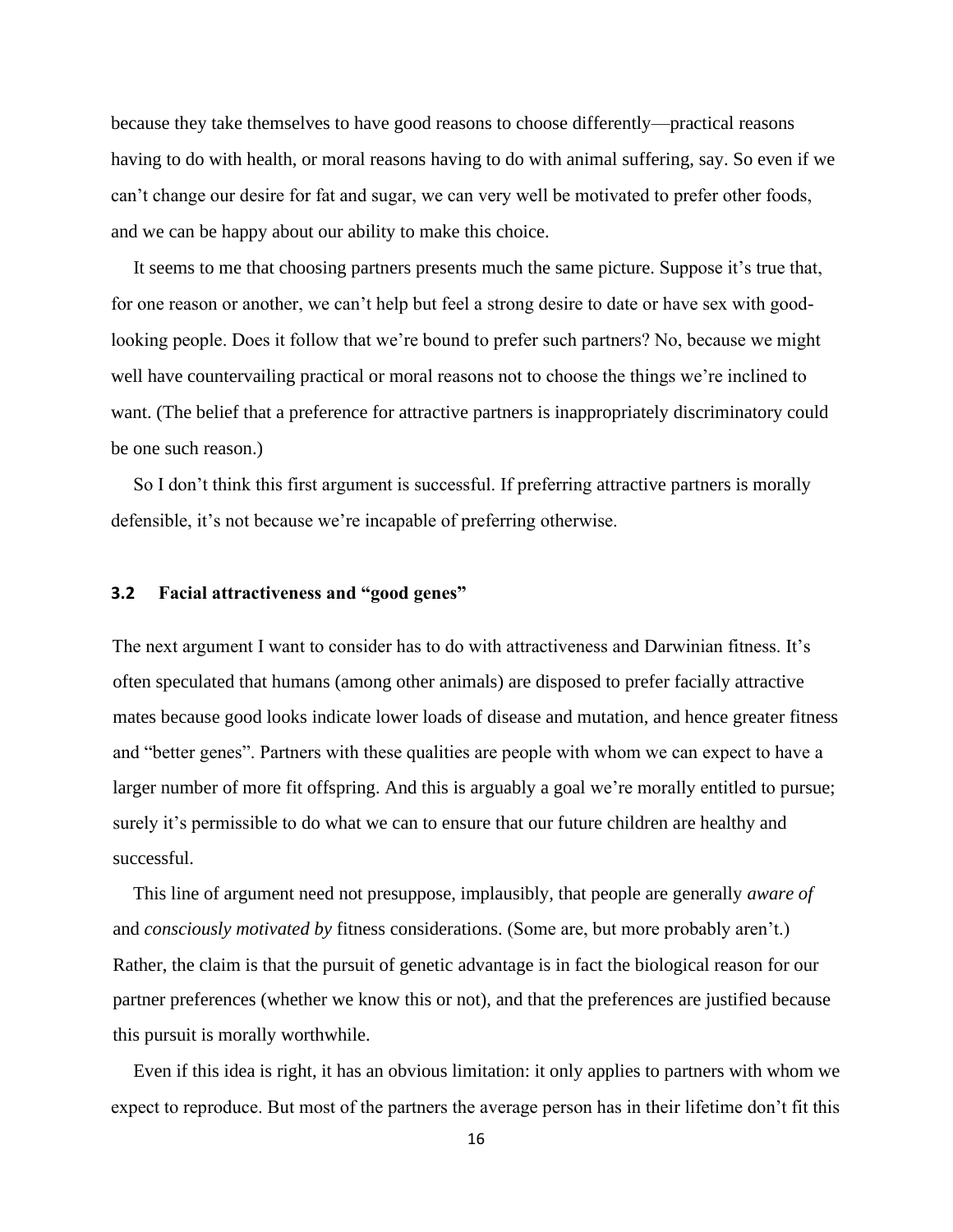description. So the proposal does nothing to explain or justify our preference for attractive partners in casual short-term relationships, one-night hookups, non-procreative long-term partnerships, and so on. This is especially problematic since people often care *most* about physical attractiveness in the context of casual dating and temporary sexual relationships. The proposal also fails to explain the preferences of many people who aren't cisgender and heterosexual. For instance, cisgender gay partners care about looks as much as anyone, but presumably not for genetic reasons—even if they have children by way of surrogacy or artificial insemination, only one parent makes a genetic contribution, and hence only one partner has a Darwinian motive for valuing the other's attractiveness. All of this suggests that we don't, in fact, generally prefer good-looking partners on account of the genes they'll impart to our future children.

At any rate, it's far from clear that attractiveness is actually a good indicator of genetic fitness, as this argument assumes. A growing body of empirical work raises doubts about any such relationship. For instance, a large recent British study failed to find any correlation between childhood health and facial symmetry (Pound et al. 2014). (Lee et al. 2016) obtained similarly negative results about facial averageness and paternal age at conception, a reliable proxy for mutation load. (Symmetry and averageness are important determinants of facial beauty.) And (Mitchem et al. 2015) challenges longstanding conventional wisdom by finding no relationship between attractiveness and intelligence.

What are we to make of our preference for attractive faces if the Darwinian explanation is wrong? As it turns out, there's an alternative story preferred by many scientists. According to this rival view, symmetrical and average-looking faces are appealing because they closely resemble facial prototypes—that is, mental "reference faces" used by the brain to classify stimuli as facelike or non-facelike—and hence they're easier for our visual systems to process. In turn, it's generally true that stimuli which are easy to process tend to be more pleasant to look at. If this theory is right, then, facial attractiveness is a matter of processing fluency rather than fitness signaling. (See (Trujillo et al. 2014) for a discussion of this view and some of the evidence in its favor.)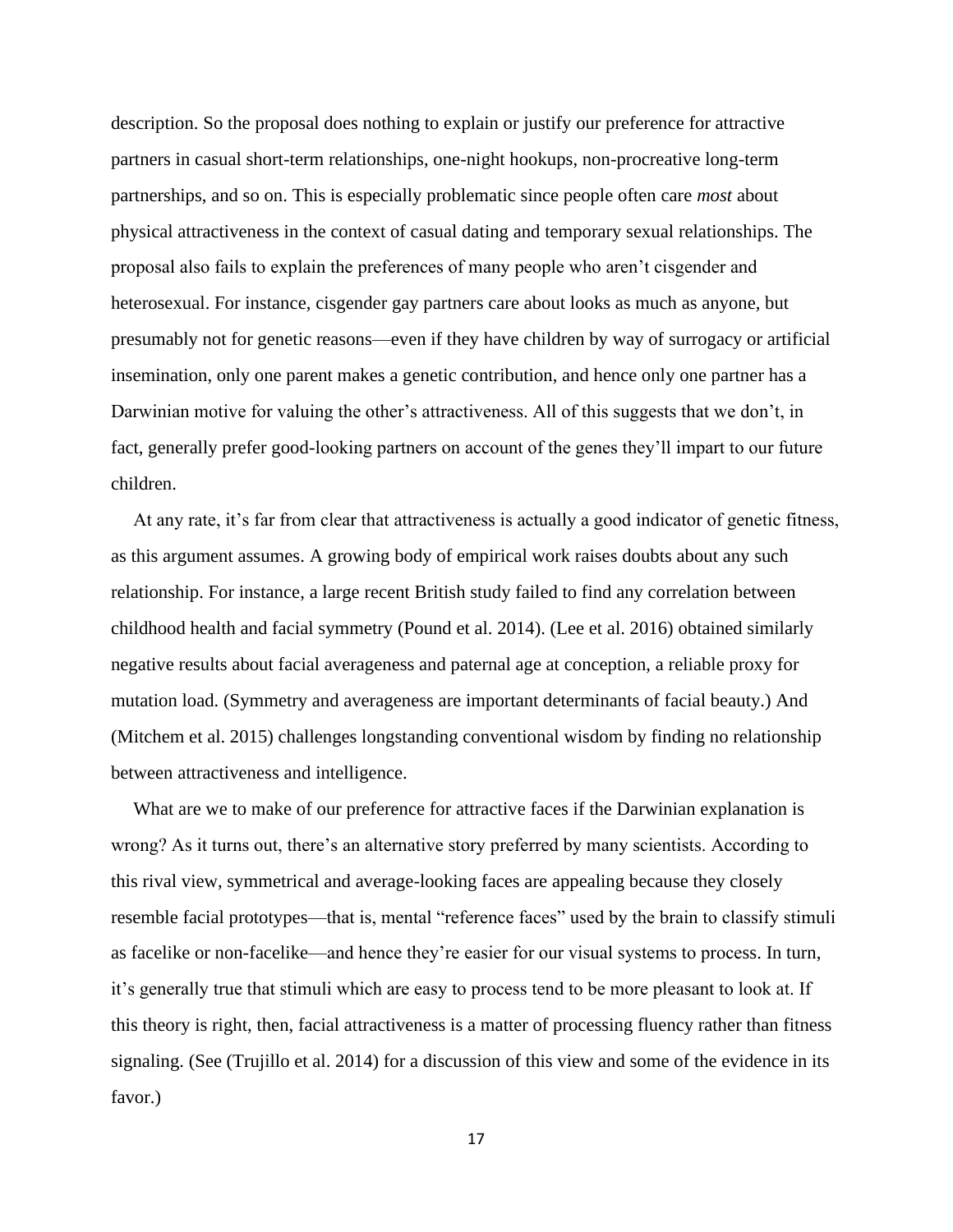I don't mean to imply that any of these issues are settled. Basic research on attractiveness is still ongoing, and some studies have found evidence consistent with the Darwinian view. Still, it's important that the connection between good looks and fitness is apparently neither large nor straightforward. Even if there's some correlation, it's almost certainly not enough to justify the strong general preference for attractive partners, especially since most partnerships aren't aimed at reproduction in the first place.

Finally, it's worth noting that the Darwinian defense depends on the assumption that healthy and fit children—or children deemed healthy and fit by the prevailing norms—are better off than children with (traits construed as) illnesses or disabilities. But this assumption is questionable. Disability theorists have argued that such conditions aren't in general bad for the people who have them (Campbell & Stramondo 2017), and that there's no compelling altruistic reason for parents to avoid having disabled children (Barker & Wilson 2019). If this goes for major medicalized conditions that have significant effects on children's lives, then it goes even more for whatever small margin of perceived optimality is lost by settling for a slightly less elite set of genes.

### **3.3 Style and personality**

There's one more argument to consider, and I think it fares better than its predecessors. Although it doesn't amount to anything like a general vindication, it plausibly explains why one particular type of attractiveness preference might be justified.

In contrast to the first two arguments, this line of thought focuses on specific, and generally non-facial, aspects of physical attractiveness. Some examples of the features I have in mind include a person's way of dressing and grooming, their physical comportment (including things like posture, gait and manner of speaking), and some aspects of body type. I'll refer to such qualities as elements of *personal style*.

Aspects of style clearly contribute to a person's overall physical attractiveness. And these qualities seem important, at least in part, because they often tell us something about people's personalities, values, habits and interests. We can reasonably infer, for instance, that a sharp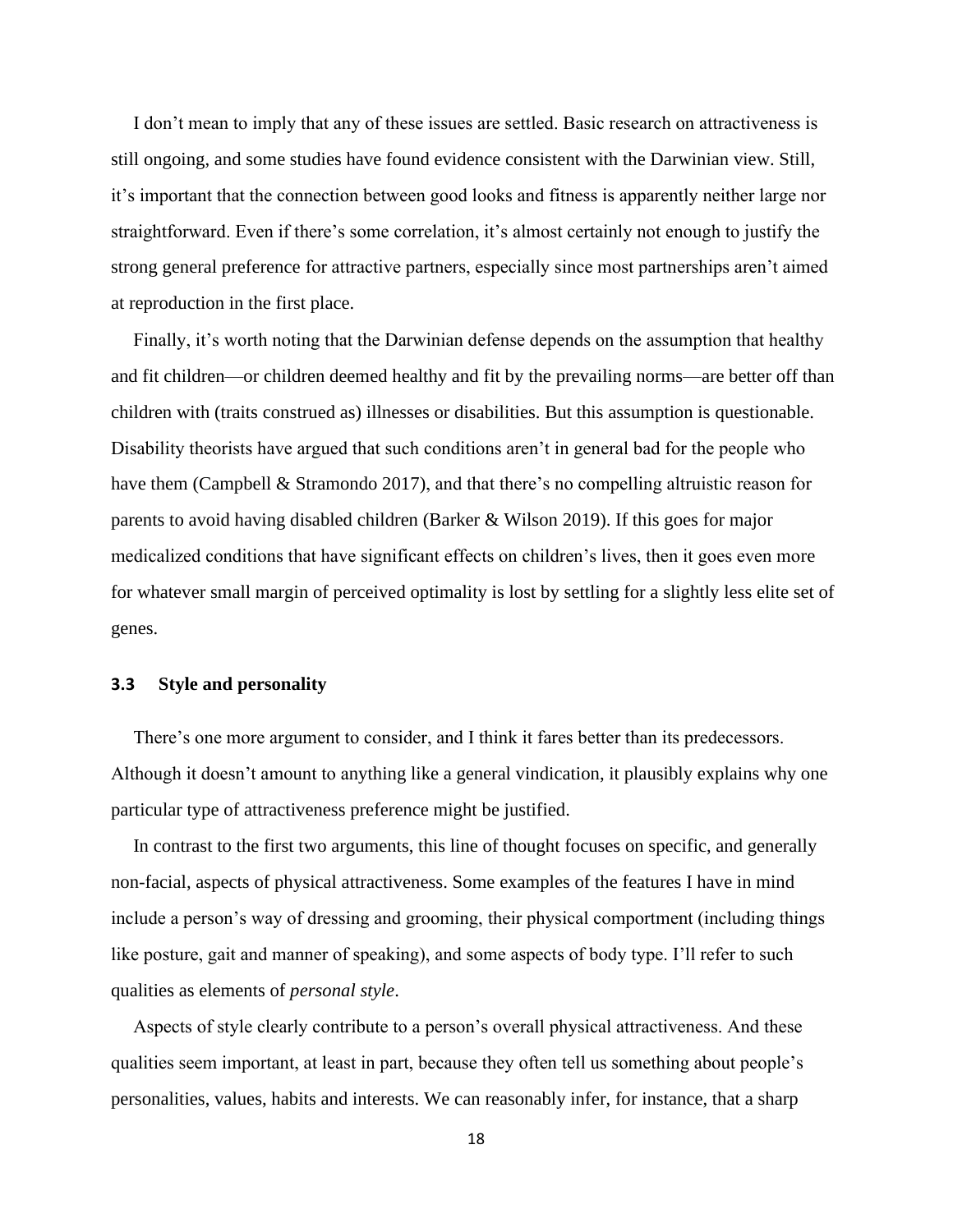dresser is conscientious and has a certain aesthetic sensibility. A lean and muscular body reflects a likely interest in sports. People with pink hair tend not to be socially conservative, and so on. At least some of these traits are appropriate grounds for favoring or disfavoring potential partners. What makes someone a better or worse partner for us, after all, is primarily what sort of person they are and whether their traits are compatible with ours.

Physical attraction often seems to work like this. When we're drawn to people's looks, our feelings of interest and pleasure needn't take the form of a simple, uninformative reward signal. Rather, attraction is frequently based on the desirable qualities we take people to have, as revealed by their appearances. Suppose you're attracted to Tyler's colorful tattoos and statementmaking glasses, say. Probably this isn't just in virtue of their intrinsic aesthetic qualities, but at least in part because of the confident edginess they convey. Your physical attraction is thus mediated (or perhaps even constituted) by your impression that Tyler is the sort of person you find interesting and appealing.

So the argument, in short, is this. It's permissible to prefer physically attractive partners insofar as their attractiveness consists in certain aspects of personal style. That's because these style qualities function as a signal for other things, like personality and values, that can play a legitimate role in partner choice.

There's much to say about this line of thought. In the remainder of the section I'll try to answer two important questions: First, why should we think that attractive style qualities are good indicators of other desirable traits? Second, what are the risks and limitations of choosing partners based on aspects of style?<sup>9</sup>

As for the first question, the available evidence suggests that some personality traits and other qualities are reliably correlated with style. For instance, (Albright et al. 1988) and (Borkenau & Liebler 1992) showed that a person's level of conscientiousness can be predicted from the way they dress. More recently, (Naumann et al. 2009) found that people can gauge the presence or absence of a variety of traits—notably openness, likability, self-esteem, loneliness and

<sup>9</sup> For related discussion of the relationship between appearance and personal qualities in the context of lookist discrimination, see (Liu 2018).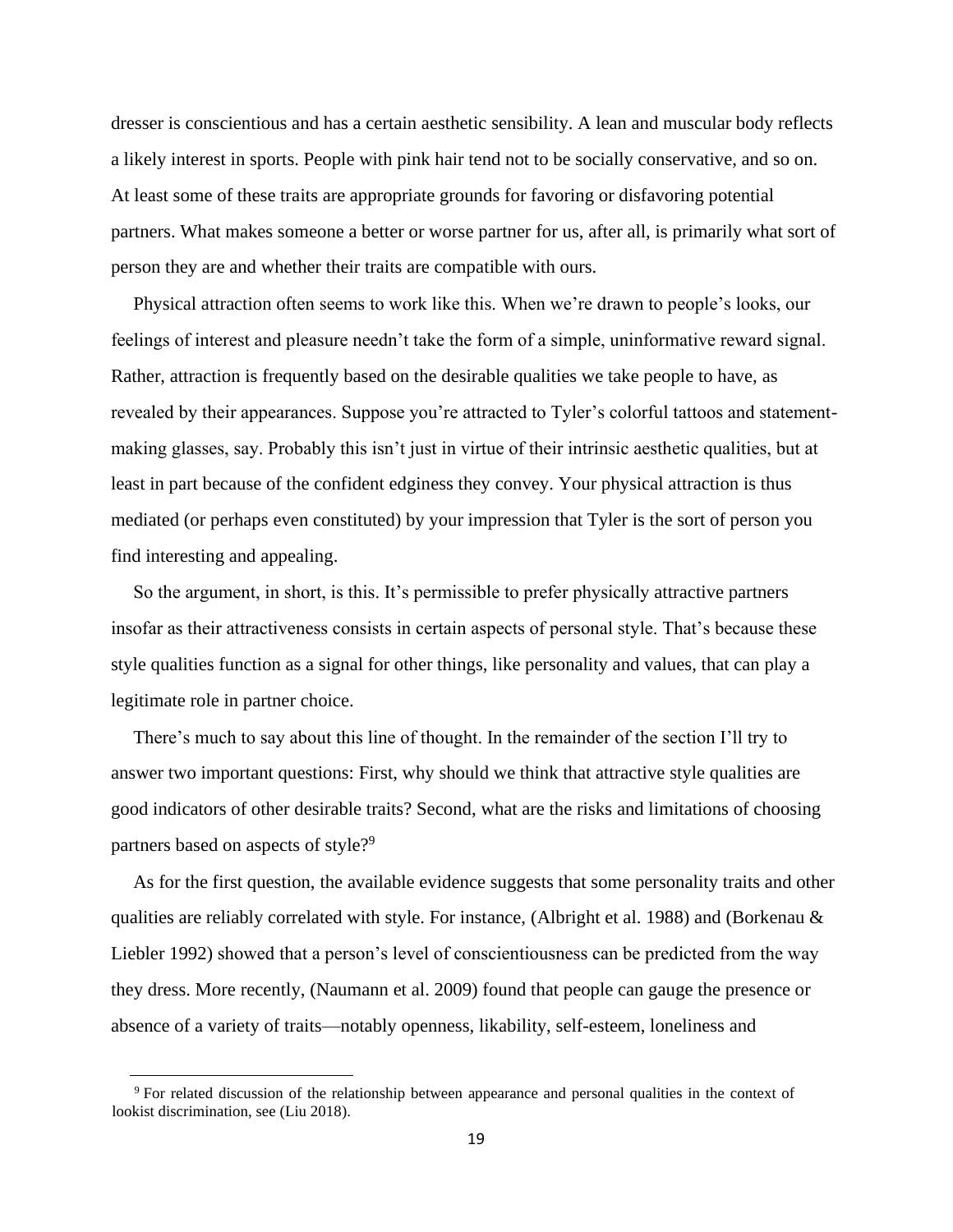religiosity—with decent accuracy from full-body photographs of strangers. The cues used to form these impressions included the stylishness, distinctiveness and neatness of the target subjects, as well as their postures and facial expressions. (Carney et al. 2007) studied personality inferences based on very short video clips, finding that "judgments for extraversion exhibited the greatest accuracy, followed by negative affect, conscientiousness, IQ, neuroticism, positive affect, openness, and agreeableness" (1069) (with all judgments significantly more accurate than chance).

It's worth noting that it's actually *useful* to use style qualities as a guide to other traits, in the sense that it would often be hard to get the same information by other means. Without any physical clues to rely on, how would you go about determining that someone is messy, or that they lead a sedentary life, or that they reject traditional gender roles? Unlike, say, intelligence or extraversion, these aren't the sorts of traits that we can generally gauge from a polite longdistance conversation with a stranger. So inferences from specific aspects of style to personality are often practically indispensable.

This optimistic picture comes with major caveats, however. There are at least four important ways in which style qualities can fail to function as useful or appropriate guides to a potential partner's underlying qualities.

One difficulty is distinguishing real correlations from illusory ones. We're constantly confronted with stereotypes that purport to tell us something about people who look, dress or act a certain way—blondes, people with glasses or tattoos, people who smile often, men with beards, women who wear makeup, and so on. Some of these generalizations may be fairly reliable, but many others are the products of prejudice or wishful thinking. For example, it's widely believed that shifty eye movement and avoidance of eye contact are signs of dishonesty, but these traits are almost certainly unrelated (DePaulo et al. 2003). Basing our partner preferences on inaccurate generalizations is bad for obvious reasons.

Second, while some correlations between style and personality are reliable to a certain degree, they're also capable of breaking down badly in ways we should be worried about. Hence it would be inappropriate to presume that a fat person is unathletic, or that a woman in a hijab is a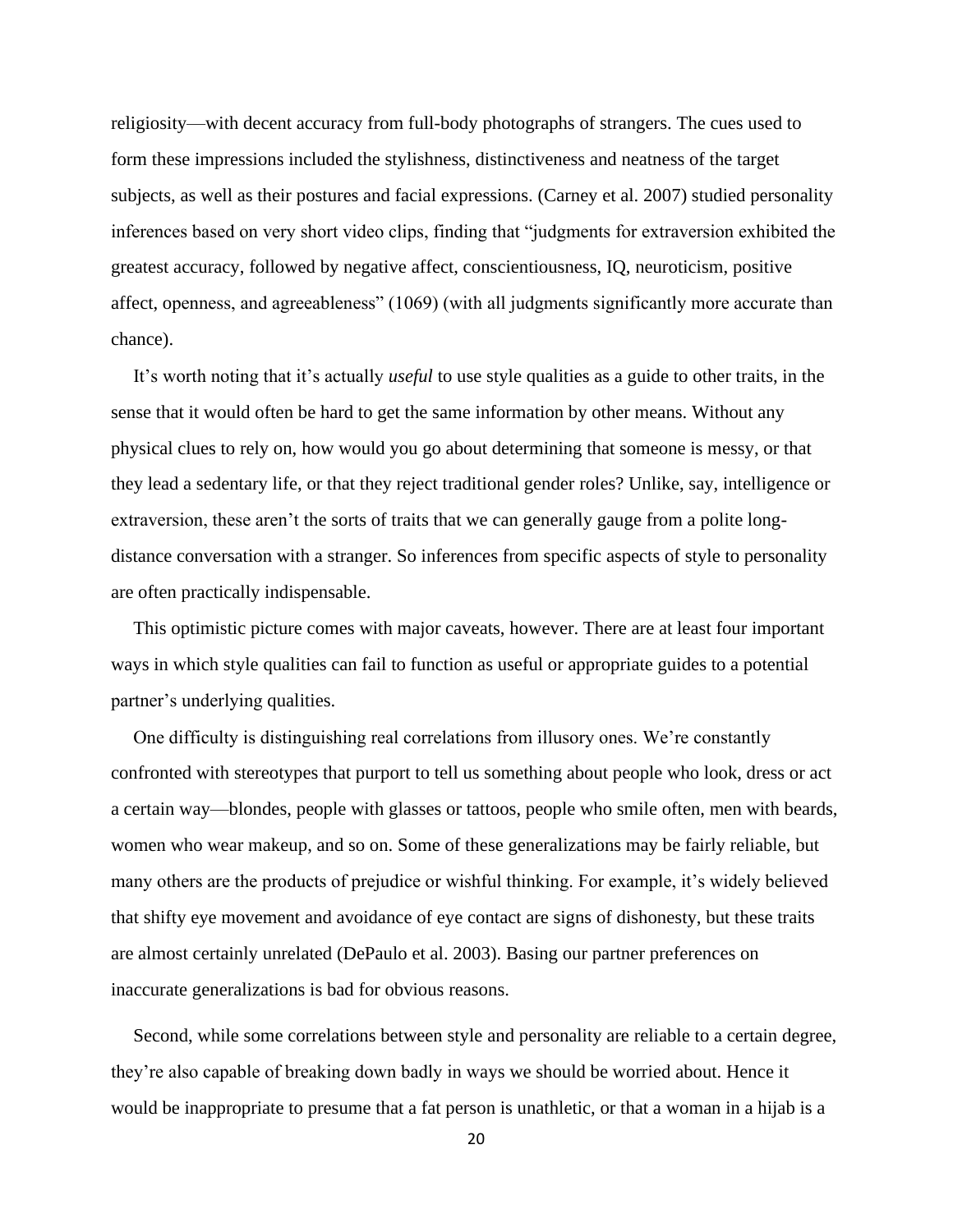conservative traditionalist—although such associations may not be statistically baseless, they also play into demeaning and unreliable stereotypes that masquerade dangerously as universal truths. (For insightful discussion of the possible wrongs of accurate prejudicial beliefs, see (Basu 2019).)

Finally, whenever some trait *S* is used as a proxy to infer the presence of another trait *T*, there's an incentive to game the system by manipulating *S* to send one's desired signal about *T*. This phenomenon is known as Goodhart's law (after the economist Charles Goodhart) or Campbell's law (after the social scientist Donald Campbell). The idea is that "when a measure becomes a target, it ceases to be a good measure" (Strathern 1997: 308), because it comes to reflect people's self-conscious efforts to optimize the target variable rather than the true underlying state of the system of interest.

Goodhart-type problems are a perennial feature of partner choice scenarios, insofar as people generally try to make good initial impressions in ways that don't always faithfully indicate their actual traits. Some of these behaviors are expected and hence fairly benign. It's understood that many people will dress better, make more interesting conversation and be more attentive to a prospective partner on a first date, gradually regressing to a less dazzling mean as the relationship goes on.

But it's likely that the widespread transition to online dating has made Goodhart problems considerably worse. In online settings, initial partnering choices are made on the basis of short profiles dominated by photos. Since users control exactly what potential partners see, meticulously crafting a maximally appealing profile is both possible and strongly incentivized. So it's no surprise that the internet teems with advice about strategically choosing photos to finetune the signals one sends. These sources are sometimes very clear about their outlook:

To get on the good side of her first impression, your profile photos need to convey all the reasons you're such a great catch. This is called "signalling," and it can make or break your online dating photos. Think of it this way—she's going to imagine herself in the lifestyle the profile pic conveys. It's why unique travel photos are so successful. You're visually communicating that you're interesting, you'll take her to exotic places, and most importantly, that you have the financial means to do it. (Vida Select n.d.)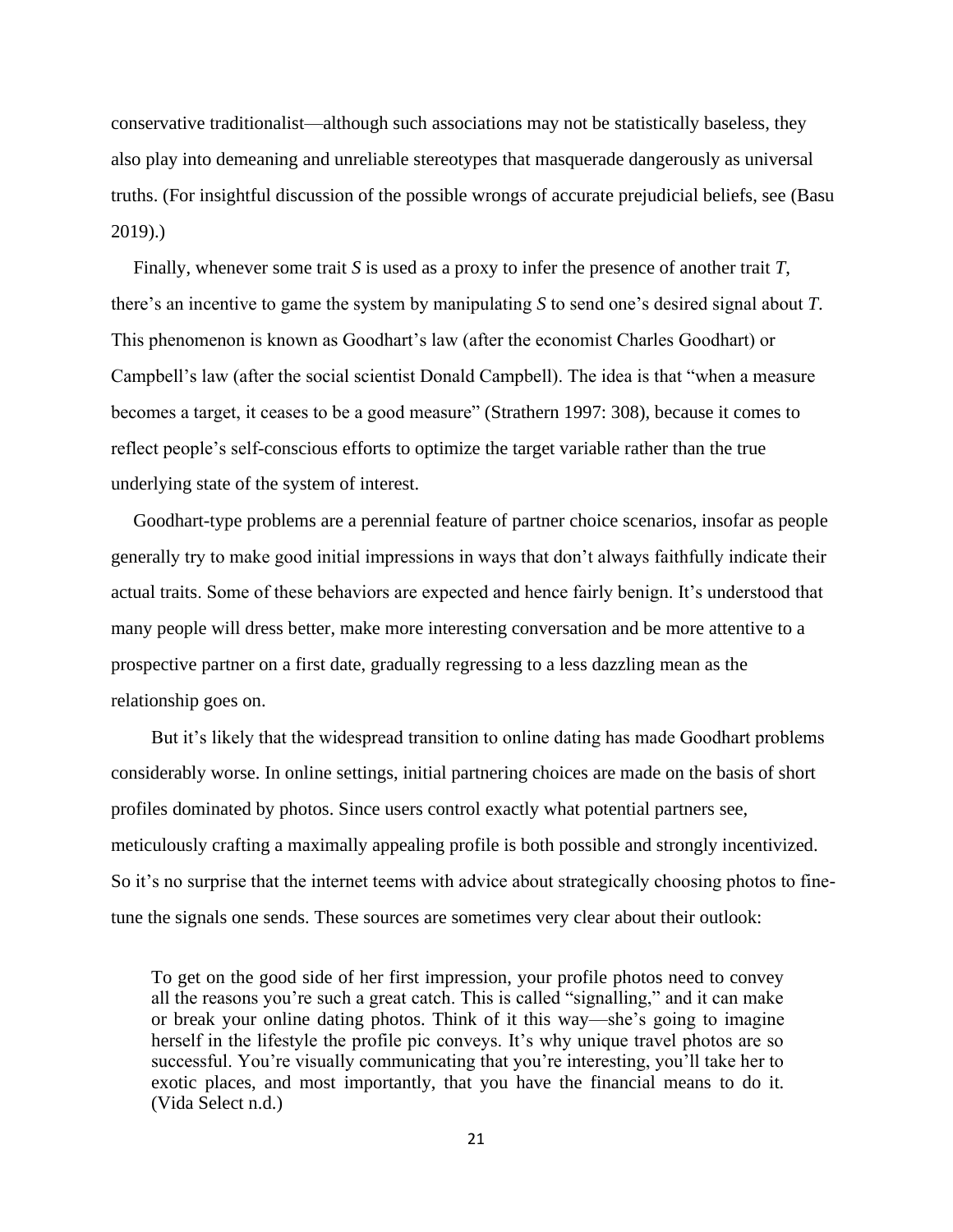The goal here is obviously not to convey one's personality, values and interests as honestly as possible, but rather to build one's self-presentation around signifiers that indicate desirable qualities (with the subtext being that it's wise to do this whether or not one actually possesses those qualities).

All in all, then, the current proposal hangs in a precarious balance. As long as attractive style qualities are good indicators of desirable personality traits, as long as those personality traits are genuinely relevant to someone's quality as a partner, as long as our judgments aren't being guided by invidious stereotypes, *and* as long as no deception or manipulation is involved, it's plausibly permissible to choose partners based on the attractiveness of their personal styles. But it's easy to go wrong here, and we're very often not in a position to know whether we're in a good epistemic situation or a bad one.

# **4 Conclusion**

The widespread tendency to favor attractive partners is more morally problematic than most philosophers have realized. If the arguments I've given here are on the right track, for instance, it's hard to see how a preference for attractive *faces* can be justified at all. (This is particularly concerning, since facial beauty seems to be the most important determinant of overall physical attractiveness; cf. (Currie & Little 2009).) And other kinds of physical preferences seem permissible only under conditions that are arguably rare in practice. Many of our ordinary romantic and sexual practices, then, likely involve a sort of wrongful discrimination that's not so different from racism or sexism.

As seriously as I think we should take the conclusions defended here, it's important not to confuse them with other, stronger claims. It's no part of my view, for instance, that it's bad to *have* an attractive partner. On the contrary, there's nothing obviously wrong with choosing to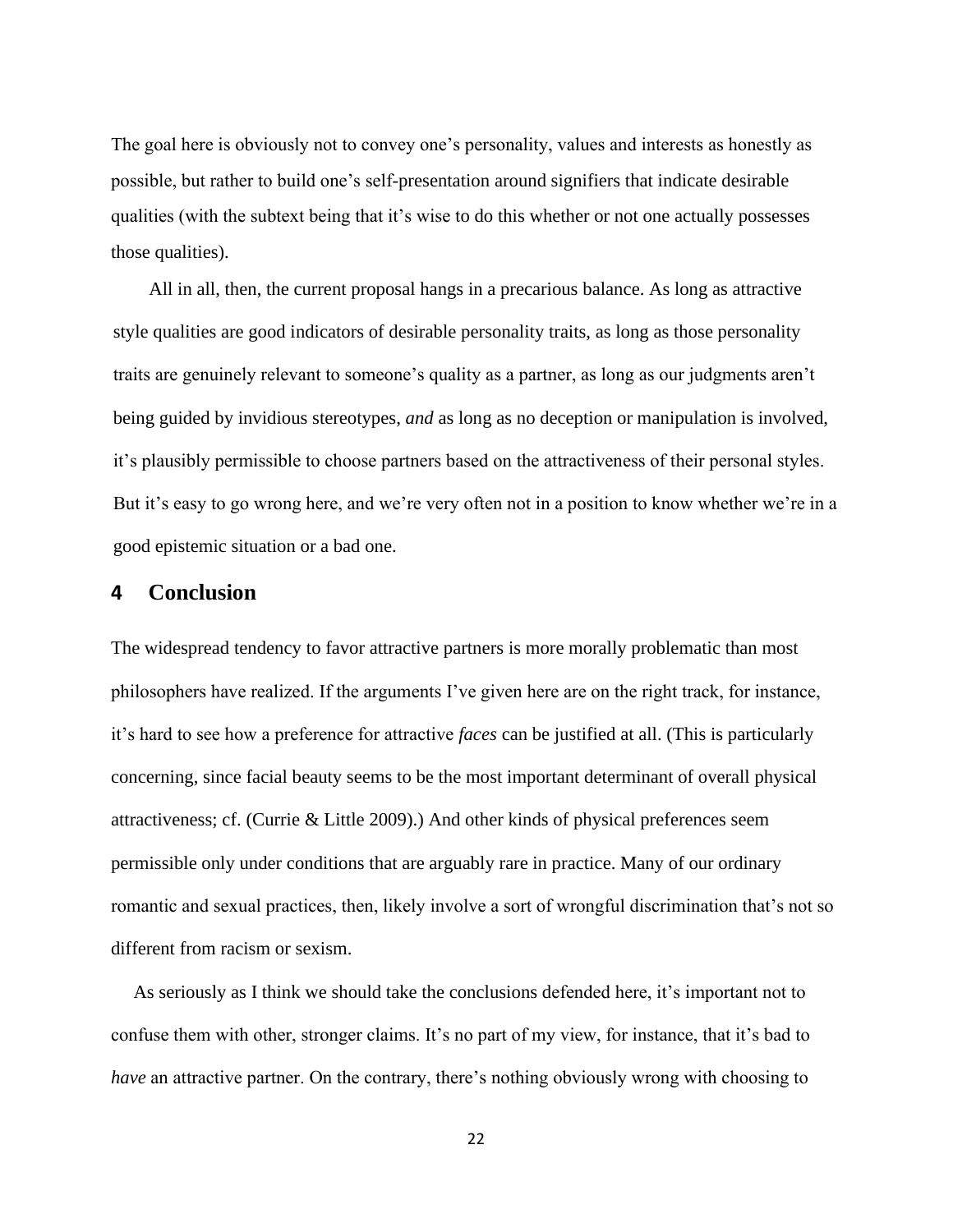date, marry or sleep with someone good-looking if they're the best person for the job attractiveness might not be a good reason to favor someone, but it's no reason to do the opposite either. This paper isn't a call to engage in "reverse discrimination".

I'm also not defending the puritanical view that it's wrong to appreciate human beauty, including the beauty of a potential or actual partner. After all, it's entirely possible to enjoy and admire something without taking these feelings as grounds to do anything in particular. I enjoy looking at wildflowers, but this doesn't incline me to despoil the landscape by picking them all and carrying them home. (And even if it did, the blame would lie with the way I've chosen to respond to my pleasure, not with the pleasure itself.) Similarly, there's no need to suppress or apologize for one's enjoyment of beautiful people. What's problematic isn't the appreciation of good looks, but rather a certain sort of possible reaction to it.

An important issue about which I've said very little is how best to respond to the problem on various levels: individually, socially, institutionally and so on. I regret that space constraints prevent me from addressing these questions here. I leave them for future work—with luck, others' as well as my own.

## **References**

Adams, G. R. and A. S. Cohen. (1974) 'Children's physical and interpersonal characteristics that affect student-teacher interaction'. *Journal of Experimental Education*, 43, 1-5.

Albright, Linda, David A. Kenny and Thomas E. Malloy. 1988. 'Consensus in personality judgments at zero acquaintance'. *Journal of Personality and Social Psychology*, 55, 387- 395.

Ambady, Nalini and Robert Rosenthal. (1992) 'Thin slices of expressive behavior as predictors of interpersonal consequences: A meta-analysis'. *Psychological Bulletin*, 111, 256-274.

Arneson, Richard J. (2007) 'Desert and equality'. In Nils Holtug and Kasper Lippert-Rasmussen (eds.), *Egalitarianism* (New York: Oxford University Press), pp. 262-293.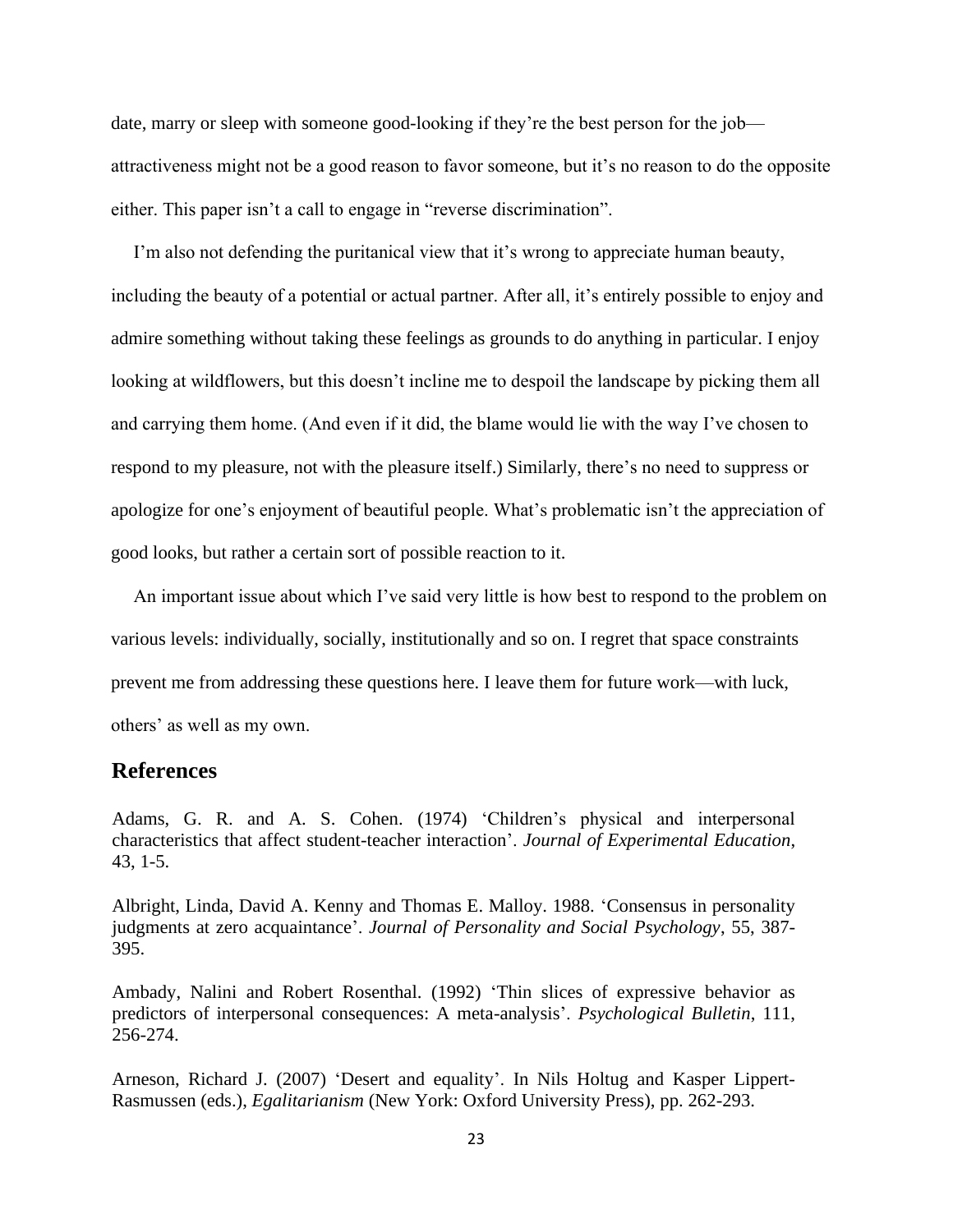Arneson, Richard J. (2018) 'Discrimination and harm'. In Karl Lippert-Rasmussen (ed.), *The Routledge Handbook of the Ethics of Discrimination* (New York: Routledge), pp. 151- 163.

Asendorpf, Jens B., Lars Penke and Mitja D. Back. (2011) 'From dating to mating and relating: Predictors of initial and long-term outcomes of speed-dating in a community sample'. *European Journal of Personality*, 25, 16-30.

Barker, Matthew J. and Robert A. Wilson. (2019) 'Well-being, disability, and choosing children'. *Mind*, 128, 305-328.

Barrow, M.E., J.R. Baker and J.L. Hudson. (2011) 'Peer liking, physical attractiveness, and anxiety disorders in children'. *Journal of Experimental Psychopathology*, 2, 601-614.

Basu, Rima. (2019) 'The wrongs of racist beliefs'. *Philosophical Studies*, 176, 2497-2515.

Borkenau, Peter and Anette Liebler. (1992) 'Trait inferences: Sources of validity at zeroacquaintance'. *Journal of Personality and Social Psychology*, 62, 645-657.

Buss, David M. and Michael Barnes. (1986) 'Preferences in human mate selection'. *Journal of Personality and Social Psychology*, 50, 599-570.

Campbell, Stephen M. and Joseph A. Stramondo. (2017) 'The complicated relationship between disability and well-being'. *Kennedy Institute of Ethics Journal*, 27, 151-184.

Carney, Dana R., C. Randall Colvin and Judith A. Hall. (2007) 'A thin slice perspective on the accuracy of first impressions'. *Journal of Research in Personality*, 41, 1054-1072.

Chambers, Clare. (forthcoming) *Intact: A Defense of the Unmodified Body*. London: Penguin Books.

Curran, James and Stephen Lippold. (1975) 'The effects of physical attraction and attitude similarity on attraction in dating dyads'. *Journal of Personality*, 43, 528-539.

Currie, Thomas E. and Anthony C. Little. (2009) 'The relative importance of the face and body in judgments of human physical attractiveness'. *Evolution and Human Behavior*, 30, 409-416.

Davis, Andrew. (2007) '"Lookism", Common Schools, respect and democracy'. *Journal of Philosophy of Education*, 41, 811-827.

DePaulo, Bella M., James J. Lindsay, Brian E. Malone, Laura Muhlenbruck, Kelly Charlton and Harris Cooper. (2003) 'Cues to deception'. *Psychological Bulletin*, 129, 74- 118.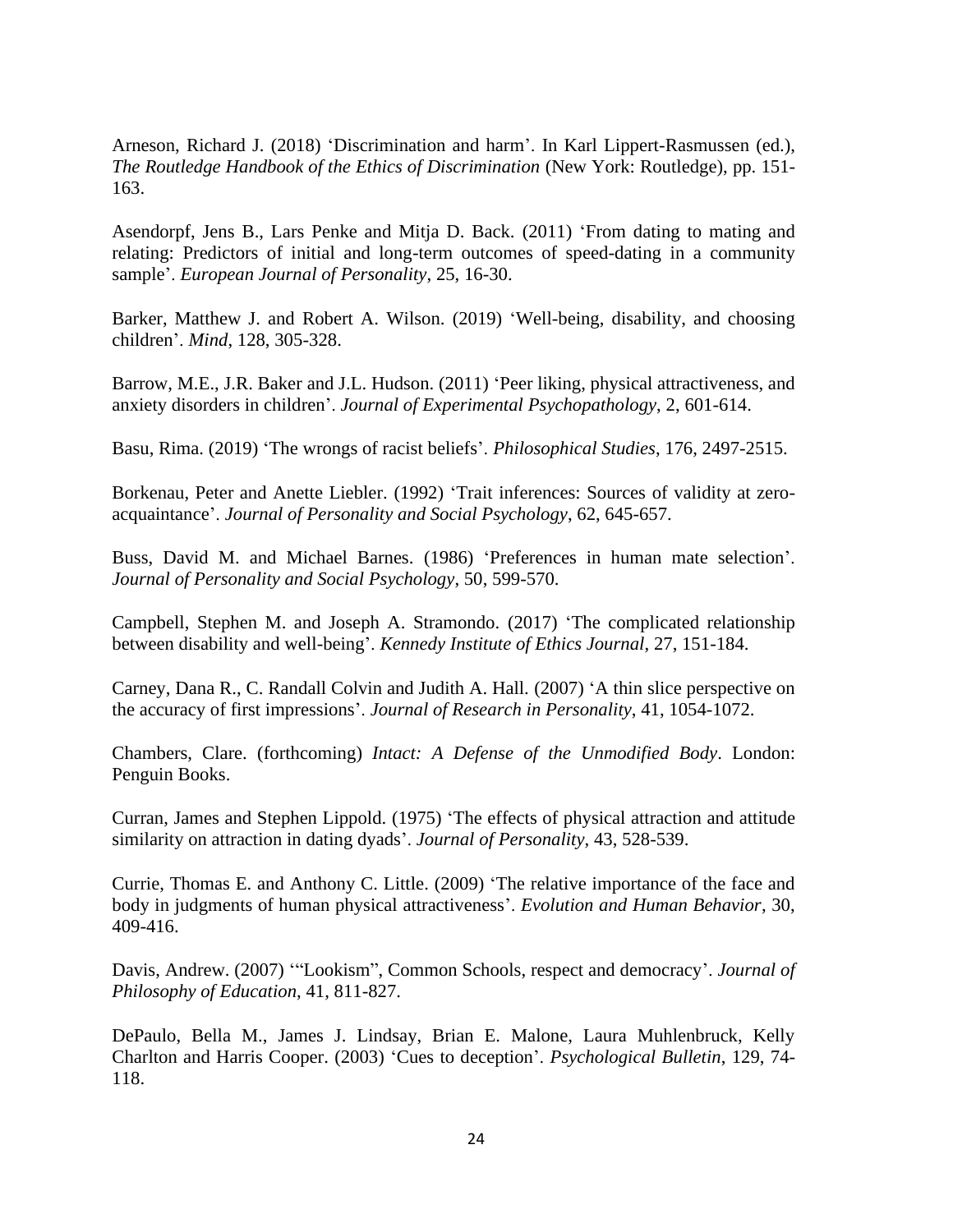Eaton, A.W. (2016) 'Taste in bodies and fat oppression'. In Sherri Irvin (ed.), *Body Aesthetics* (New York: Oxford University Press), pp. 37-59.

Ely, John Hart. (1980) *Democracy and Distrust*. Cambridge, MA: Harvard University Press.

Feinberg, Joel. (1970) 'Justice and personal desert'. Reprinted in Marilyn Friedman, Larry May, Kate Parsons and Jennifer Stiff (eds.), *Rights and Reason* (2020, Dordrecht: Springer), pp. 221-250.

Feingold, Alan. (1992) 'Good-looking people are not what we think'. *Psychological Bulletin*, 111, 304-341.

Firth, E.A. (1986) 'The relationship of social perceptivity to heterosexual social competence'. Dissertation Abstracts International 47, 37 IB. (University Microfilms No. 86-06, 541)

Greenberg, Deborah R. and David J. LaPorte. (1996) 'Racial differences in body type preferences of men for women'. *International Journal of Eating Disorders*, 19, 275-278.

Greitemeyer, Tobias. (2010) 'Effects of reciprocity on attraction: The role of a partner's physical attractiveness'. *Personal Relationships*, 17, 317-330.

Gupta, Nabanita Datta, Nancy L. Etcoff and Mads M. Jaeger. (2016) 'Beauty in mind: The effects of physical attractiveness on psychological well-being and distress'. *Journal of Happiness Studies*, 17, 1313-1325.

Hall, Jeffrey A., Namkee Park, Hayeon Song and Michael J. Cody. (2010) 'Strategic misrepresentation in online dating: The effects of gender, self-monitoring, and personality traits'. *Journal of Social and Personal Relationships*, 27, 117-135.

Hellman, Deborah. (2008) *When Is Discrimination Wrong?* Cambridge, MA: Harvard University Press.

Herold, E. S. (1979) 'Variables influencing the dating adjustment of university students'. *Journal of Youth and Adolescence*, 8, 73-79.

Irvin, Sherri (ed.). (2016) *Body Aesthetics*. New York: Oxford University Press.

Irvin, Sherri. (2017) 'Resisting body oppression: An aesthetic approach'. *Feminist Philosophical Quarterly*, 3, 1-25.

Jackson, Linda, John Hunter and Carole Hodge. (1995) 'Physical attractiveness and intellectual competence: A meta-analytic review'. *Social Psychology Quarterly*, 58, 108- 22.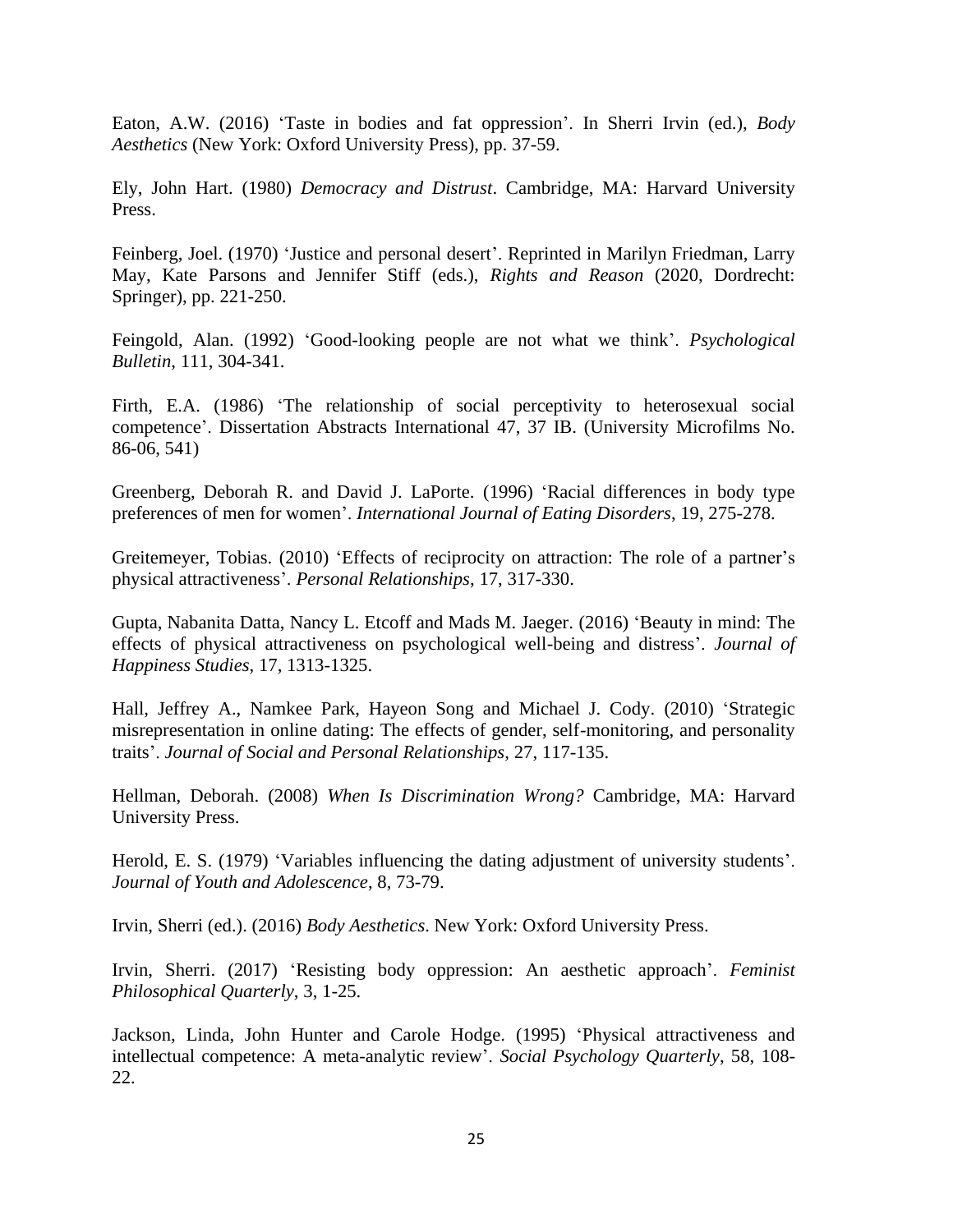Jokela, Markus. (2009) 'Physical attractiveness and reproductive success in humans: Evidence from the late 20th century United States'. *Evolution and Human Behavior*, 30, 342-350.

Langlois, Judith H., Lisa Kalakanis, Adam J. Rubenstein, Andrea Larson, Monica Hallam and Monica Smoot. (2000) 'Maxims or myths of beauty? A meta-analytic and theoretical review'. *Psychological Bulletin*, 126, 390-423.

Lazenby, Hugh and Paul Butterfield. (2018) 'Discrimination and the personal sphere'. In Karl Lippert-Rasmussen (ed.), *The Routledge Handbook of the Ethics of Discrimination* (New York: Routledge), pp. 369-378.

Leck, Kira. (2006) 'Correlates of minimal dating'. *Journal of Social Psychology*, 146, 549- 567.

Lee, Anthony J., Dorian G. Mitchem, Margaret J. Wright, Nicholas G. Martin, Matthew C. Keller and Brendan P. Zietsch. (2016) 'Facial averageness and genetic quality: Testing heritability, genetic correlation with attractiveness, and the paternal age effect'. *Evolution and Human Behavior*, 37, 61-66.

Lippert-Rasmussen, Kasper. (2014) *Born Free and Equal? A Philosophical Inquiry into the Nature of Discrimination*. Oxford: Oxford University Press.

Little, Anthony C., Coren L. Apicella and Frank W. Marlowe. (2007) 'Preferences for symmetry in human faces in two cultures: data from the UK and the Hadza, an isolated group of hunter-gatherers'. *Proceedings of the Royal Society B*, 274, 3113-3117.

Liu, Xiaofei. (2018) 'Lookism and discrimination'. In Karl Lippert-Rasmussen (ed.), *The Routledge Handbook of the Ethics of Discrimination* (New York: Routledge), pp. 369-378.

Luo, Shanghong and Guangjian Zhang. (2009) 'What leads to romantic attraction: Similarity, reciprocity, security, or beauty? Evidence from a speed dating study'. *Journal of Personality*, 77, 933-964.

Mason, Andrew. (2021) 'What's wrong with everyday lookism?'. *Politics, Philosophy and Economics*, 20, 315-335.

Mazzella, Ronald and Alan Feingold. (1994) 'The effects of physical attractiveness, race, socioeconomic status, and gender of defendants and victims on judgments of mock jurors: A meta-analysis.' *Journal of Applied Social Psychology*, 24, 1315-1338.

Meltzer, Andrea L., James K. McNulty, Grace L. Jackson and Benjamin R. Karney. (2014) 'Sex differences in the implications of partner physical attractiveness for the trajectory of marital satisfaction.' *Journal of Personality and Social Psychology*, 3, 418-428.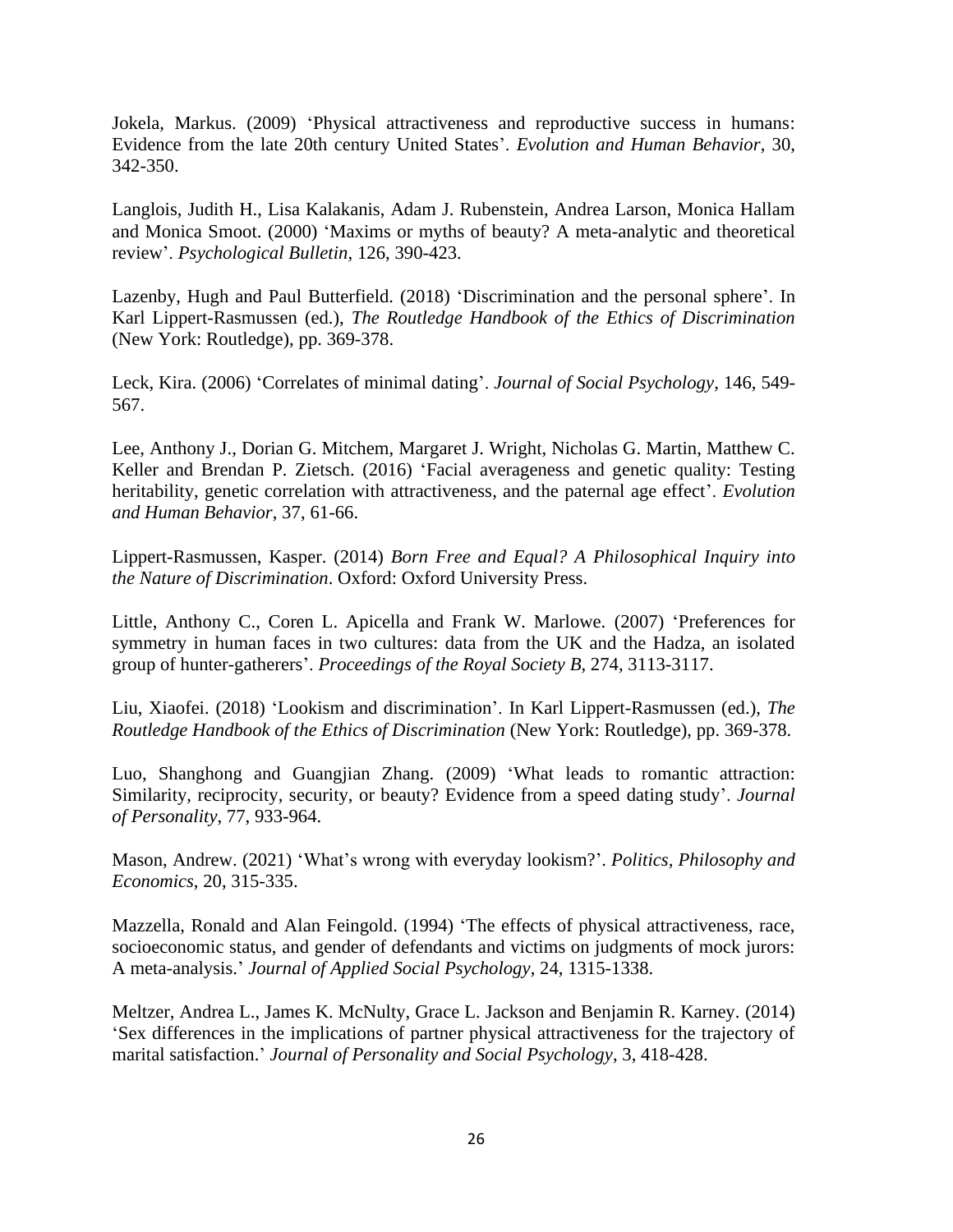Meyer, Gregory J., Stephen E. Finn, Lorraine D. Eyde, Gary G. Kay, Kevin L. Moreland, Robert R. Dies, Elena J. Eisman, Tom W. Kubiszyn and Geoffrey M. Reed. (2001) 'Psychological testing and psychological assessment: A review of evidence and issues'. *American Psychologist*, 56, 128-165.

Minerva, Francesca. (2017) 'The invisible discrimination before our eyes: A bioethical analysis'. *Bioethics*, 31, 180-189.

Mitchem, Dorian G., Brendan P. Zietsch, Margaret J. Wright, Nicholas G. Martin, John K. Hewitt and Matthew C. Keller. (2015) 'No relationship between intelligence and facial attractiveness in a large, genetically informative sample'. *Evolution and Human Behavior*, 36, 240-247.

Montoya, R. Matthew. (2008) 'I'm hot, so I'd say you're not: The influence of objective physical attractiveness on mate selection'. *Personality and Social Psychology Bulletin*, 34, 1315-1331.

Murphy, Nora A., Judith A. Hall and C. Randall Colvin. (2003) 'Accurate intelligence assessments in social interactions: mediators and gender effects'. *Journal of Personality*, 71, 465-493.

Murstein, Bernard I., Jeffrey A. Reif and Gia Syracuse-Siewert. (2002) 'Comparison of the function of exchange in couples of similar and differing physical attractiveness'. *Psychological Reports*, 91, 299-314.

Naumann, Laura P., Simine Vazire, Peter J. Rentfrow and Samuel D. Gosling. (2009) 'Personality judgments based on physical appearance'. *Personality and Social Psychology Bulletin*, 35, 1661-1671.

Pound, Nicholas, David W. Lawson, Arshed M. Toma, Stephen Richmond, Alexei I. Zhurov and Ian S. Penton-Voak. (2014) 'Facial fluctuating asymmetry is not associated with childhood ill-health in a large British cohort study'. *Proceedings of the Royal Society B*, 281, 20141639.

Purves, Duncan. (2019) 'Harming as making worse off'. *Philosophical Studies*, 176, 2629- 2656.

Rasmussen, Katharina Berndt. (2018) 'Harm and discrimination'. *Ethical Theory and Moral Practice*, 22, 873-891.

Reis, Harry T., Ladd Wheeler, Nancy Spiegel, Michael H. Kernis, John Nezlek and Michael Perri. (1982) 'Physical attractiveness in social interaction: II. Why does appearance affect social experience?'. *Journal of Personality and Social Psychology*, 43, 979-996.